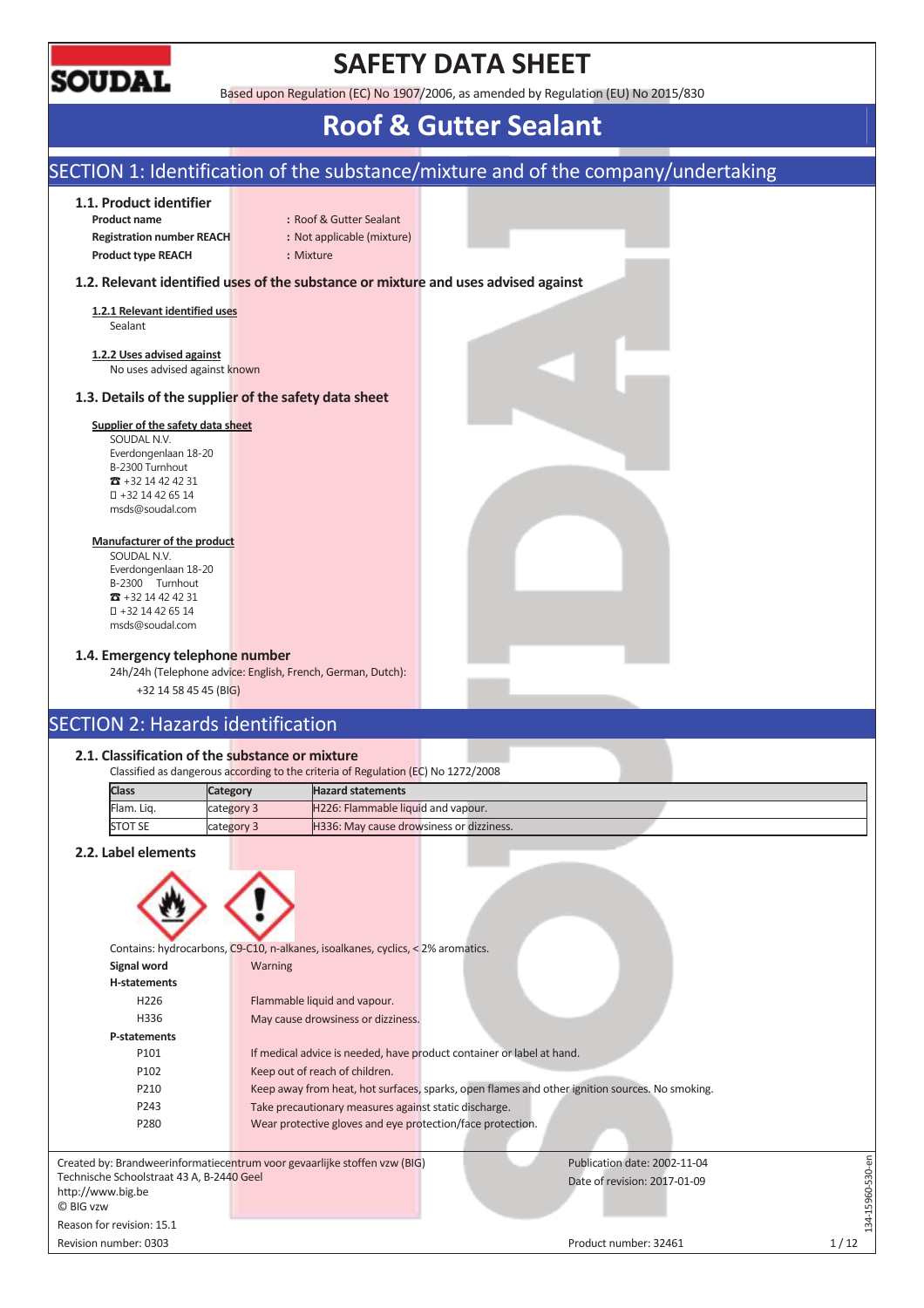P304 + P340 IF INHALED: Remove person to fresh air and keep comfortable for breathing.

P303 + P361 + P353 IF ON SKIN (or hair): Take off immediately all contaminated clothing. Rinse skin with water/shower.

P370 + P378 In case of fire: Use suitable extinguishing medium to extinguish.

P501 Dispose of contents/container in accordance with local/regional/national/international regulation.

#### **Supplemental information**

EUH066 Repeated exposure may cause skin dryness or cracking.

**2.3. Other hazards** 

No other hazards known

### SECTION 3: Composition/information on ingredients

#### **3.1. Substances**

Not applicable

#### **3.2. Mixtures**

| <b>Name</b><br><b>REACH Registration No</b>                                                 | <b>CAS No</b><br><b>EC No</b> | Conc. (C) | Classification according to CLP Note                                                  |         | <b>Remark</b> |
|---------------------------------------------------------------------------------------------|-------------------------------|-----------|---------------------------------------------------------------------------------------|---------|---------------|
| hydrocarbons, C9-C10, n-alkanes, isoalkanes, cyclics, <<br>2% aromatics<br>01-2119471843-32 |                               | $C = 20%$ | Flam. Liq. 3; H226<br>Asp. Tox. 1; H304<br>STOT SE 3; H336<br>Aquatic Chronic 3; H412 | (1)(10) | <b>UVCB</b>   |
| (benzene, conc<0.1%)                                                                        |                               |           |                                                                                       |         |               |

(1) For H-statements in full: see heading 16

(10) Subject to restrictions of Annex XVII of Regulation (EC) No. 1907/2006

### SECTION 4: First aid measures

#### **4.1. Description of first aid measures**

**General:** 

If you feel unwell, seek medical advice.

#### **After inhalation:**

Remove the victim into fresh air. Respiratory problems: consult a doctor/medical service.

#### **After skin contact:**

Wash immediately with lots of water. Soap may be used. Take victim to a doctor if irritation persists.

#### **After eye contact:**

Rinse with water. Do not apply neutralizing agents. Take victim to an ophthalmologist if irritation persists.

#### **After ingestion:**

Rinse mouth with water. Do not induce vomiting. Consult a doctor/medical service if you feel unwell.

#### **4.2. Most important symptoms and effects, both acute and delayed**

#### **4.2.1 Acute symptoms After inhalation:**

EXPOSURE TO HIGH CONCENTRATIONS: Narcosis. Feeling of weakness. Dizziness. Headache. Nausea. Disturbances of consciousness.

#### **After skin contact:**

ON CONTINUOUS EXPOSURE/CONTACT: Dry skin. Cracking of the skin.

#### **After eye contact:**

Slight irritation. ON CONTINUOUS EXPOSURE/CONTACT: Irritation of the eye tissue.

**After ingestion:** 

Nausea. Irritation of the gastric/intestinal mucosa.

#### **4.2.2 Delayed symptoms**

No effects known.

**4.3. Indication of any immediate medical attention and special treatment needed**

If applicable and available it will be listed below.

### SECTION 5: Firefighting measures

#### **5.1. Extinguishing media**

#### **5.1.1 Suitable extinguishing media:**

Water spray. Polyvalent foam. Dry chemical powder. Carbon dioxide.

#### **5.1.2 Unsuitable extinguishing media:**

Reason for revision: 15.1 **Publication date: 2002-11-04** Publication date: 2002-11-04 Date of revision: 2017-01-09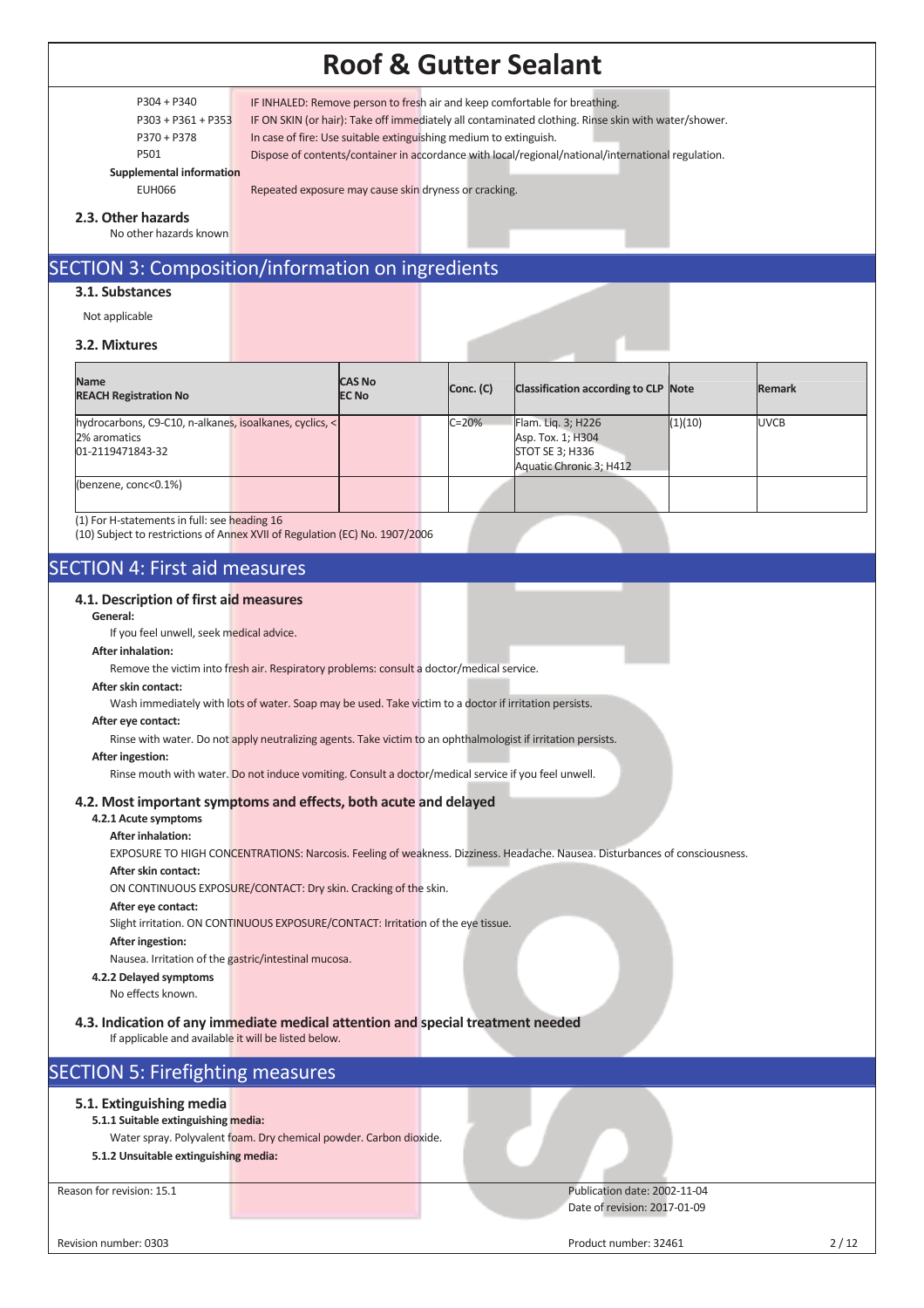Solid water jet ineffective as extinguishing medium.

#### **5.2. Special hazards arising from the substance or mixture** Upon combustion: CO and CO2 are formed.

### **5.3. Advice for firefighters**

**5.3.1 Instructions:** 

No specific fire-fighting instructions required.

**5.3.2 Special protective equipment for fire-fighters:** 

Gloves. Protective clothing. Heat/fire exposure: compressed air/oxygen apparatus.

## SECTION 6: Accidental release measures

#### **6.1. Personal precautions, protective equipment and emergency procedures**

Stop engines and no smoking. No naked flames or sparks. Spark- and explosionproof appliances and lighting equipment.

**6.1.1 Protective equipment for non-emergency personnel** 

See heading 8.2

#### **6.1.2 Protective equipment for emergency responders**

Gloves. Protective clothing.

Suitable protective clothing See heading 8.2

#### **6.2. Environmental precautions**

Contain released product. Dam up the liquid spill. Prevent spreading in sewers. Use appropriate containment to avoid environmental contamination.

#### **6.3. Methods and material for containment and cleaning up**

Take up liquid spill into a non combustible material e.g.: sand/earth. Scoop absorbed substance into closing containers. Carefully collect the spill/leftovers. Clean contaminated surfaces with an excess of water. Take collected spill to manufacturer/competent authority. Wash clothing and equipment after handling.

#### **6.4. Reference to other sections**

See heading 13.

### SECTION 7: Handling and storage

The information in this section is a general description. If applicable and available, exposure scenarios are attached in annex. Always use the relevant exposure scenarios that correspond to your identified use.

#### **7.1. Precautions for safe handling**

Insufficient ventilation: take precautions against electrostatic charges. Insufficient ventilation: use spark-/explosionproof appliances and lighting system. Insufficient ventilation: keep naked flames/sparks away. Observe normal hygiene standards. Keep container tightly closed. Remove contaminated clothing immediately. Do not discharge the waste into the drain.

#### **7.2. Conditions for safe storage, including any incompatibilities**

**7.2.1 Safe storage requirements:** 

Ventilation at floor level. Meet the legal requirements. Store at room temperature. Max. storage time: 1 year(s).

- **7.2.2 Keep away from:**
- Heat sources, ignition sources.
- **7.2.3 Suitable packaging material:** 
	- Plastics.
- **7.2.4 Non suitable packaging material:**
- No data available

#### **7.3. Specific end use(s)**

If applicable and available, exposure scenarios are attached in annex. See information supplied by the manufacturer.

### SECTION 8: Exposure controls/personal protection

#### **8.1. Control parameters**

#### **8.1.1 Occupational exposure**

**a) Occupational exposure limit values** 

If limit values are applicable and available these will be listed below.

#### **b) National biological limit values**

If limit values are applicable and available these will be listed below.

#### **8.1.2 Sampling methods**

- If applicable and available it will be listed below.
- **8.1.3 Applicable limit values when using the substance or mixture as intended** If limit values are applicable and available these will be listed below.

#### Reason for revision: 15.1 **Publication date: 2002-11-04** Publication date: 2002-11-04 Date of revision: 2017-01-09

Revision number: 0303 3 / 12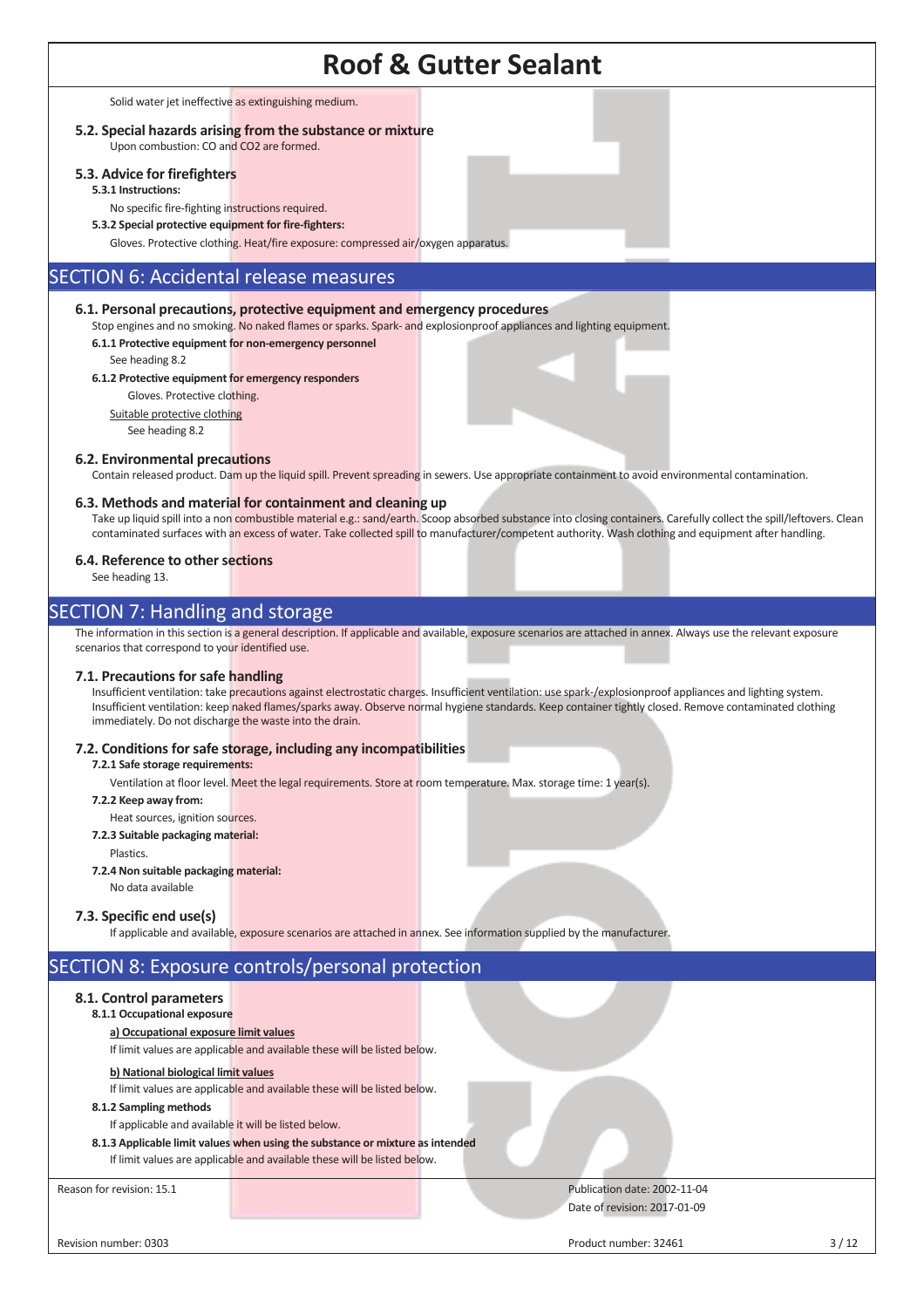### **8.1.4 DNEL/PNEC values**

| <b>DNEL/DMEL - Workers</b> |
|----------------------------|
|----------------------------|

hydrocarbons, C9-C10, n-alkanes, isoalkanes, cyclics, < 2% aromatics

| <b>Effect level (DNEL/DMEL)</b>                                      | Type                                  | <b>Value</b>            | <b>Remark</b> |  |  |  |  |  |  |
|----------------------------------------------------------------------|---------------------------------------|-------------------------|---------------|--|--|--|--|--|--|
| <b>DNEL</b>                                                          | Long-term systemic effects inhalation | $871 \,\mathrm{mg/m^3}$ |               |  |  |  |  |  |  |
|                                                                      | Long-term systemic effects dermal     | 208 mg/kg bw/day        |               |  |  |  |  |  |  |
| <b>DNEL/DMEL - General population</b>                                |                                       |                         |               |  |  |  |  |  |  |
| hydrocarbons, C9-C10, n-alkanes, isoalkanes, cyclics, < 2% aromatics |                                       |                         |               |  |  |  |  |  |  |

| Effect level (DNEL/DMEL) | Type                                  | <b>Value</b>          | Remark |
|--------------------------|---------------------------------------|-----------------------|--------|
| <b>DNEL</b>              | Long-term systemic effects inhalation | 185 mg/m <sup>3</sup> |        |
|                          | Long-term systemic effects dermal     | 125 mg/kg bw/day      |        |
|                          | Long-term systemic effects oral       | 125 mg/kg bw/day      |        |

### **8.1.5 Control banding**

If applicable and available it will be listed below.

#### **8.2. Exposure controls**

The information in this section is a general description. If applicable and available, exposure scenarios are attached in annex. Always use the relevant exposure scenarios that correspond to your identified use.

#### **8.2.1 Appropriate engineering controls**

Insufficient ventilation: take precautions against electrostatic charges. Insufficient ventilation: use spark-/explosionproof appliances and lighting system. Insufficient ventilation: keep naked flames/sparks away. Measure the concentration in the air regularly. Carry operations in the open/under local exhaust/ventilation or with respiratory protection.

#### **8.2.2 Individual protection measures, such as personal protective equipment**

Observe normal hygiene standards. Keep container tightly closed. Do not eat, drink or smoke during work.

#### a) Respiratory protection:

High gas/vapour concentration: gas mask with filter type A.

b) Hand protection:

Gloves.

- materials (good resistance)

Neoprene, natural rubber.

c) Eye protection: Face shield.

d) Skin protection:

Protective clothing.

**8.2.3 Environmental exposure controls:**

See headings 6.2, 6.3 and 13

## SECTION 9: Physical and chemical properties

### **9.1. Information on basic physical and chemical properties**

| Physical form               | <b>Viscous</b>                                         |
|-----------------------------|--------------------------------------------------------|
| Odour                       | Naphtha odour                                          |
| Odour threshold             | No data available                                      |
| Colour                      | <b>Black</b>                                           |
| Particle size               | Not applicable                                         |
| <b>Explosion limits</b>     | $0.6 - 7.0$ vol %                                      |
| Flammability                | Flammable                                              |
| Log Kow                     | Not applicable (mixture)                               |
| Dynamic viscosity           | > 7 mm <sup>2</sup> /s; 40 °C                          |
| Kinematic viscosity         | No data available                                      |
| Melting point               | No data available                                      |
| <b>Boiling point</b>        | 130 °C - 170 °C                                        |
| Flash point                 | $>31^{\circ}$ C                                        |
| Evaporation rate            | No data available                                      |
| Relative vapour density     | No data available                                      |
| Vapour pressure             | No data available                                      |
| Solubility                  | water; insoluble                                       |
|                             | organic solvents; soluble                              |
| Relative density            | 1.0                                                    |
| Decomposition temperature   | No data available                                      |
| Auto-ignition temperature   | >200 °C                                                |
| <b>Explosive properties</b> | No chemical group associated with explosive properties |
|                             |                                                        |
| Reason for revision: 15.1   | Publication date: 2002-11-04                           |
|                             | Date of revision: 2017-01-09                           |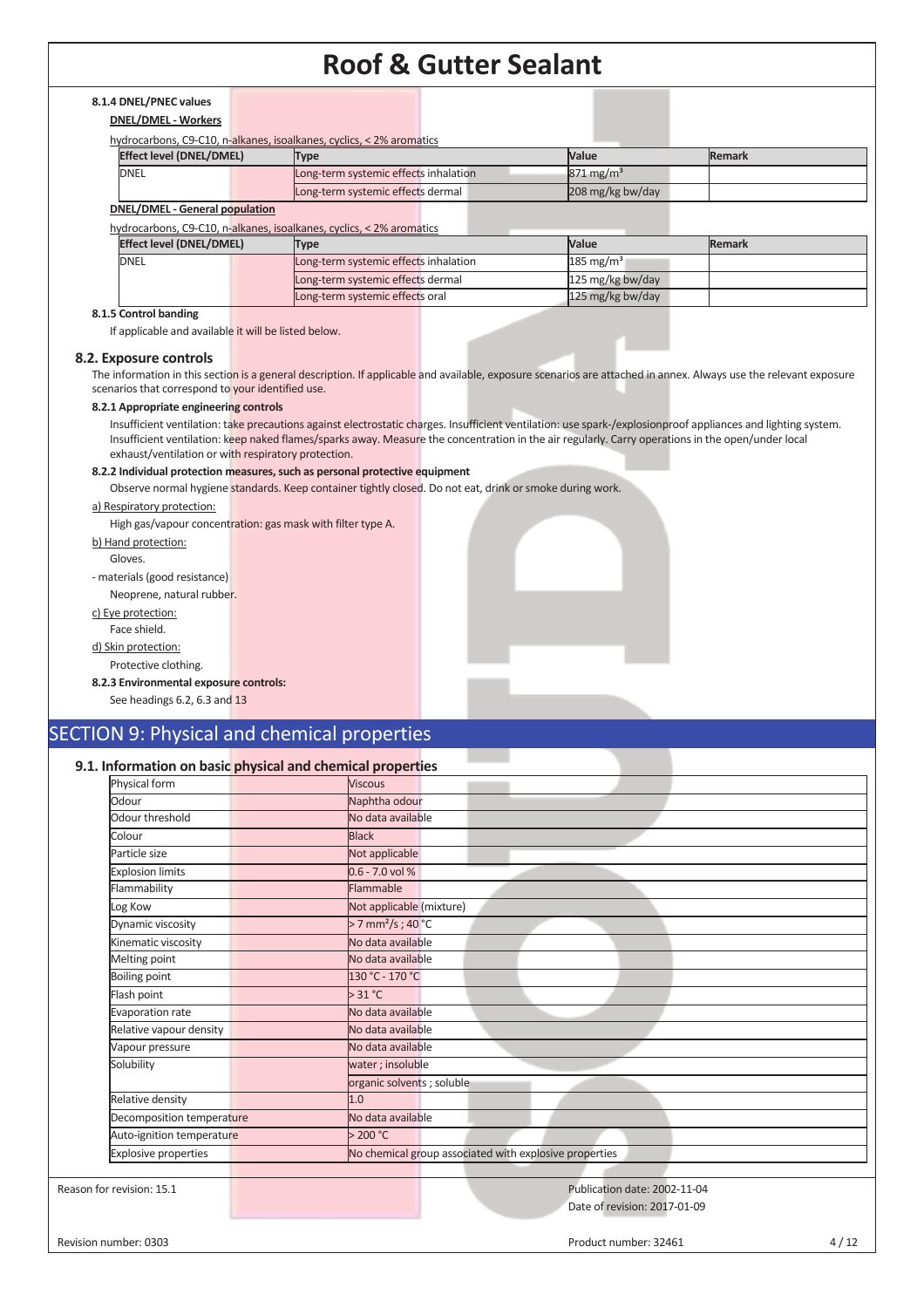|                       |                                                                                                  |                |                            |                                                          |                      |     | <b>Roof &amp; Gutter Sealant</b>                       |                                                                                                                                                               |                              |                  |
|-----------------------|--------------------------------------------------------------------------------------------------|----------------|----------------------------|----------------------------------------------------------|----------------------|-----|--------------------------------------------------------|---------------------------------------------------------------------------------------------------------------------------------------------------------------|------------------------------|------------------|
|                       | Oxidising properties                                                                             |                |                            |                                                          |                      |     | No chemical group associated with oxidising properties |                                                                                                                                                               |                              |                  |
|                       | þН                                                                                               |                |                            |                                                          | No data available    |     |                                                        |                                                                                                                                                               |                              |                  |
|                       | 9.2. Other information                                                                           |                |                            |                                                          |                      |     |                                                        |                                                                                                                                                               |                              |                  |
|                       | <b>Extrapolated kinematic viscosity</b>                                                          |                |                            |                                                          | No data available    |     |                                                        |                                                                                                                                                               |                              |                  |
|                       | Absolute density                                                                                 |                |                            | $1005$ kg/m <sup>3</sup>                                 |                      |     |                                                        |                                                                                                                                                               |                              |                  |
|                       | SECTION 10: Stability and reactivity                                                             |                |                            |                                                          |                      |     |                                                        |                                                                                                                                                               |                              |                  |
|                       | 10.1. Reactivity<br>May be ignited by sparks.                                                    |                |                            |                                                          |                      |     |                                                        |                                                                                                                                                               |                              |                  |
|                       | 10.2. Chemical stability<br>Stable under normal conditions.                                      |                |                            |                                                          |                      |     |                                                        |                                                                                                                                                               |                              |                  |
|                       | 10.3. Possibility of hazardous reactions<br>No data available.                                   |                |                            |                                                          |                      |     |                                                        |                                                                                                                                                               |                              |                  |
|                       | 10.4. Conditions to avoid                                                                        |                |                            | Insufficient ventilation: keep naked flames/sparks away. |                      |     |                                                        | Insufficient ventilation: take precautions against electrostatic charges. Insufficient ventilation: use spark-/explosionproof appliances and lighting system. |                              |                  |
|                       | 10.5. Incompatible materials<br>No data available.                                               |                |                            |                                                          |                      |     |                                                        |                                                                                                                                                               |                              |                  |
|                       | 10.6. Hazardous decomposition products<br>Upon combustion: CO and CO2 are formed.                |                |                            |                                                          |                      |     |                                                        |                                                                                                                                                               |                              |                  |
|                       | <b>SECTION 11: Toxicological information</b>                                                     |                |                            |                                                          |                      |     |                                                        |                                                                                                                                                               |                              |                  |
|                       | 11.1. Information on toxicological effects<br>11.1.1 Test results                                |                |                            |                                                          |                      |     |                                                        |                                                                                                                                                               |                              |                  |
| <b>Acute toxicity</b> |                                                                                                  |                |                            |                                                          |                      |     |                                                        |                                                                                                                                                               |                              |                  |
|                       | Roof & Gutter Sealant<br>No (test) data on the mixture available                                 |                |                            |                                                          |                      |     |                                                        |                                                                                                                                                               |                              |                  |
|                       | hydrocarbons, C9-C10, n-alkanes, isoalkanes, cyclics, < 2% aromatics                             |                |                            |                                                          |                      |     |                                                        |                                                                                                                                                               |                              |                  |
|                       | <b>Route of exposure</b>                                                                         |                | Parameter<br><b>Method</b> |                                                          | Value                |     | <b>Exposure time</b>                                   | <b>Species</b>                                                                                                                                                | Value                        | <b>Remark</b>    |
|                       |                                                                                                  |                |                            |                                                          |                      |     |                                                        |                                                                                                                                                               |                              |                  |
|                       | Oral                                                                                             | LD50           |                            | Equivalent to OECD                                       | > 5000 mg/kg bw      |     |                                                        | Rat (male/female)                                                                                                                                             | determination<br>Read-across |                  |
|                       | Dermal                                                                                           | LD50           | 401                        | Equivalent to OECD                                       | > 3160 mg/kg bw      | 24h |                                                        | Rabbit                                                                                                                                                        | Read-across                  |                  |
|                       |                                                                                                  |                | 402                        |                                                          |                      |     |                                                        | (male/female)                                                                                                                                                 |                              |                  |
|                       | Inhalation (aerosol)                                                                             | <b>LC50</b>    | 403                        | Equivalent to OECD                                       | $> 5.6$ mg/l air     | 4h  |                                                        | Rat (male/female)                                                                                                                                             | Read-across                  |                  |
|                       | Judgement is based on the relevant ingredients                                                   |                |                            |                                                          |                      |     |                                                        |                                                                                                                                                               |                              |                  |
|                       | Conclusion                                                                                       |                |                            |                                                          |                      |     |                                                        |                                                                                                                                                               |                              |                  |
|                       | Not classified for acute toxicity                                                                |                |                            |                                                          |                      |     |                                                        |                                                                                                                                                               |                              |                  |
|                       | Corrosion/irritation                                                                             |                |                            |                                                          |                      |     |                                                        |                                                                                                                                                               |                              |                  |
|                       | Roof & Gutter Sealant                                                                            |                |                            |                                                          |                      |     |                                                        |                                                                                                                                                               |                              |                  |
|                       | No (test) data on the mixture available                                                          |                |                            |                                                          |                      |     |                                                        |                                                                                                                                                               |                              |                  |
|                       | hydrocarbons, C9-C10, n-alkanes, isoalkanes, cyclics, < 2% aromatics<br>Route of exposure Result |                |                            | <b>Method</b>                                            | <b>Exposure time</b> |     | Time point                                             | <b>Species</b>                                                                                                                                                | Value<br>determination       | <b>Remark</b>    |
|                       | Eye                                                                                              | Not irritating |                            | Equivalent to OECD<br>405                                |                      |     | 1; 24; 48; 72; 168<br>hours                            | Rabbit                                                                                                                                                        | Read-across                  | Single treatment |
|                       | Skin                                                                                             | Not irritating |                            | Equivalent to OECD 4 h<br>404                            |                      |     | 24; 48; 72 hours                                       | Rabbit                                                                                                                                                        | Read-across                  |                  |
|                       | Judgement is based on the relevant ingredients                                                   |                |                            |                                                          |                      |     |                                                        |                                                                                                                                                               |                              |                  |
|                       | Conclusion                                                                                       |                |                            |                                                          |                      |     |                                                        |                                                                                                                                                               |                              |                  |
|                       | Not classified as irritating to the skin<br>Not classified as irritating to the eyes             |                |                            |                                                          |                      |     |                                                        |                                                                                                                                                               |                              |                  |
|                       |                                                                                                  |                |                            |                                                          |                      |     |                                                        |                                                                                                                                                               |                              |                  |
|                       | Respiratory or skin sensitisation<br>Roof & Gutter Sealant                                       |                |                            |                                                          |                      |     |                                                        |                                                                                                                                                               |                              |                  |
|                       | Reason for revision: 15.1                                                                        |                |                            |                                                          |                      |     |                                                        | Publication date: 2002-11-04                                                                                                                                  |                              |                  |
|                       |                                                                                                  |                |                            |                                                          |                      |     |                                                        | Date of revision: 2017-01-09                                                                                                                                  |                              |                  |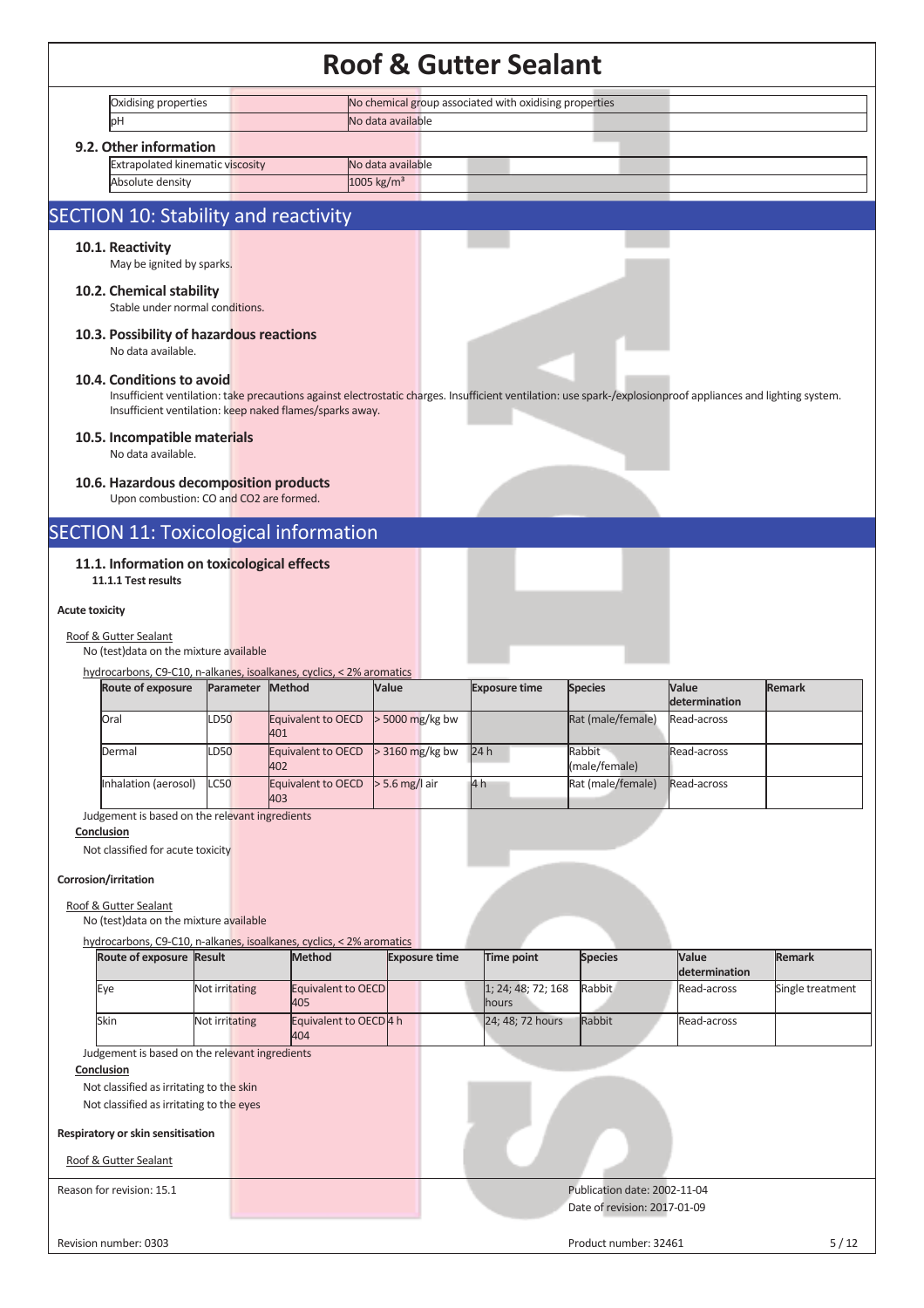|                                                                                                                 |              |                 |               |                                  |       |                                       |       |                                                   |                          | <b>Roof &amp; Gutter Sealant</b>                              |                                   |                 |                                   |       |                               |
|-----------------------------------------------------------------------------------------------------------------|--------------|-----------------|---------------|----------------------------------|-------|---------------------------------------|-------|---------------------------------------------------|--------------------------|---------------------------------------------------------------|-----------------------------------|-----------------|-----------------------------------|-------|-------------------------------|
| No (test) data on the mixture available                                                                         |              |                 |               |                                  |       |                                       |       |                                                   |                          |                                                               |                                   |                 |                                   |       |                               |
| hydrocarbons, C9-C10, n-alkanes, isoalkanes, cyclics, < 2% aromatics<br>Route of exposure Result                |              |                 |               | Method                           |       |                                       |       | <b>Exposure time</b>                              |                          | <b>Observation time</b>                                       | <b>Species</b>                    |                 | <b>Value determination Remark</b> |       |                               |
| Skin                                                                                                            |              | Not sensitizing |               | Equivalent to OECD               |       |                                       |       |                                                   | point                    | 24; 48 hours                                                  | Guinea pig                        |                 | Read-across                       |       |                               |
| Judgement is based on the relevant ingredients                                                                  |              |                 |               | 406                              |       |                                       |       |                                                   |                          |                                                               | (female)                          |                 |                                   |       |                               |
| Conclusion<br>Not classified as sensitizing for skin                                                            |              |                 |               |                                  |       |                                       |       |                                                   |                          |                                                               |                                   |                 |                                   |       |                               |
| Not classified as sensitizing for inhalation                                                                    |              |                 |               |                                  |       |                                       |       |                                                   |                          |                                                               |                                   |                 |                                   |       |                               |
| Specific target organ toxicity                                                                                  |              |                 |               |                                  |       |                                       |       |                                                   |                          |                                                               |                                   |                 |                                   |       |                               |
| Roof & Gutter Sealant                                                                                           |              |                 |               |                                  |       |                                       |       |                                                   |                          |                                                               |                                   |                 |                                   |       |                               |
| Route of exposure Parameter                                                                                     |              |                 | <b>Method</b> |                                  | Value |                                       | Organ |                                                   | <b>Effect</b>            |                                                               | <b>Exposure time</b>              | <b>Species</b>  |                                   | Value | determination                 |
| Dermal                                                                                                          |              |                 |               |                                  |       |                                       |       |                                                   | cracking                 | Skin dryness or                                               |                                   |                 |                                   |       | Literature study              |
| Inhalation<br>(vapours)                                                                                         |              |                 |               |                                  |       |                                       |       |                                                   | Drowsiness,<br>dizziness |                                                               |                                   |                 |                                   |       | Literature study              |
| hydrocarbons, C9-C10, n-alkanes, isoalkanes, cyclics, < 2% aromatics                                            |              |                 |               |                                  |       |                                       |       |                                                   |                          |                                                               |                                   |                 |                                   |       |                               |
| Route of exposure Parameter                                                                                     |              |                 |               | <b>Method</b>                    |       | Value                                 |       | Organ                                             |                          | <b>Effect</b>                                                 | <b>Exposure time</b>              |                 | <b>Species</b>                    |       | <b>Value</b><br>determination |
| Oral (stomach<br>tube)                                                                                          |              | <b>NOAEL</b>    |               | Equivalent to<br><b>OECD 422</b> |       | > 1000 mg/kg<br>bw/day                |       |                                                   |                          | No effect                                                     |                                   |                 | Rat<br>(male/female)              |       | Read-across                   |
| Dermal                                                                                                          |              |                 |               |                                  |       |                                       |       |                                                   |                          |                                                               |                                   |                 |                                   |       | Data waiving                  |
| Inhalation<br>(vapours)                                                                                         |              | <b>NOAEC</b>    |               | Equivalent to<br><b>OECD 413</b> |       | $\geq$ 2200 mg/m <sup>3</sup><br>lair |       |                                                   |                          | No effect                                                     | 14 weeks (6h/day, 5<br>days/week) |                 | Rat (female)                      |       | Read-across                   |
| Inhalation<br>(vapours)                                                                                         |              | <b>NOAEC</b>    |               | Equivalent to<br><b>OECD 413</b> |       | 275 mg/m <sup>3</sup> air             |       |                                                   |                          | No effect                                                     | 14 weeks (6h/day, 5<br>days/week) |                 | Rat (male)                        |       | Read-across                   |
| Classification is based on the relevant ingredients                                                             |              |                 |               |                                  |       |                                       |       |                                                   |                          |                                                               |                                   |                 |                                   |       |                               |
| Conclusion<br>May cause drowsiness or dizziness.                                                                |              |                 |               |                                  |       |                                       |       |                                                   |                          |                                                               |                                   |                 |                                   |       |                               |
| Low sub-chronic toxicity by the oral route                                                                      |              |                 |               |                                  |       |                                       |       |                                                   |                          |                                                               |                                   |                 |                                   |       |                               |
| Mutagenicity (in vitro)                                                                                         |              |                 |               |                                  |       |                                       |       |                                                   |                          |                                                               |                                   |                 |                                   |       |                               |
| Roof & Gutter Sealant<br>No (test) data on the mixture available                                                |              |                 |               |                                  |       |                                       |       |                                                   |                          |                                                               |                                   |                 |                                   |       |                               |
| hydrocarbons, C9-C10, n-alkanes, isoalkanes, cyclics, < 2% aromatics                                            |              |                 |               |                                  |       |                                       |       |                                                   |                          |                                                               |                                   |                 |                                   |       |                               |
| <b>Result</b><br>Negative with metabolic                                                                        |              |                 |               | <b>Method</b><br><b>OECD 471</b> |       |                                       |       | <b>Test substrate</b><br>Bacteria (S.typhimurium) |                          |                                                               | <b>Effect</b><br>No effect        |                 | Read-across                       |       | <b>Value determination</b>    |
| activation, negative without<br>metabolic activation                                                            |              |                 |               |                                  |       |                                       |       |                                                   |                          |                                                               |                                   |                 |                                   |       |                               |
| Mutagenicity (in vivo)                                                                                          |              |                 |               |                                  |       |                                       |       |                                                   |                          |                                                               |                                   |                 |                                   |       |                               |
| Roof & Gutter Sealant                                                                                           |              |                 |               |                                  |       |                                       |       |                                                   |                          |                                                               |                                   |                 |                                   |       |                               |
| No (test) data on the mixture available<br>hydrocarbons, C9-C10, n-alkanes, isoalkanes, cyclics, < 2% aromatics |              |                 |               |                                  |       |                                       |       |                                                   |                          |                                                               |                                   |                 |                                   |       |                               |
| <b>Result</b>                                                                                                   |              |                 |               | <b>Method</b>                    |       |                                       |       | <b>Exposure time</b>                              |                          | <b>Test substrate</b>                                         |                                   | Organ           |                                   |       | <b>Value determination</b>    |
| Negative                                                                                                        |              |                 |               | 478                              |       | Equivalent to OECD                    |       | 5 days (6h/day)                                   |                          | Rat (male/female)                                             |                                   |                 |                                   |       | Read-across                   |
| Judgement is based on the relevant ingredients<br>Conclusion                                                    |              |                 |               |                                  |       |                                       |       |                                                   |                          |                                                               |                                   |                 |                                   |       |                               |
| Not classified for mutagenic or genotoxic toxicity                                                              |              |                 |               |                                  |       |                                       |       |                                                   |                          |                                                               |                                   |                 |                                   |       |                               |
| Carcinogenicity                                                                                                 |              |                 |               |                                  |       |                                       |       |                                                   |                          |                                                               |                                   |                 |                                   |       |                               |
| Roof & Gutter Sealant                                                                                           |              |                 |               |                                  |       |                                       |       |                                                   |                          |                                                               |                                   |                 |                                   |       |                               |
| No (test) data on the mixture available<br>hydrocarbons, C9-C10, n-alkanes, isoalkanes, cyclics, < 2% aromatics |              |                 |               |                                  |       |                                       |       |                                                   |                          |                                                               |                                   |                 |                                   |       |                               |
| Route of                                                                                                        |              | Parameter       | <b>Method</b> |                                  |       | Value                                 |       | <b>Exposure time</b>                              |                          | <b>Species</b>                                                | <b>Effect</b>                     |                 | Organ                             |       | Value                         |
| exposure                                                                                                        |              |                 |               |                                  |       |                                       |       |                                                   |                          |                                                               |                                   |                 |                                   |       | determination                 |
| Inhalation<br>(vapours)                                                                                         | <b>NOAEC</b> |                 |               | Equivalent to<br><b>OECD 453</b> |       |                                       |       | days/week)                                        |                          | ≥ 2200 mg/m <sup>3</sup> air 105 weeks (6h/day, 5Rat (female) | effect                            | No carcinogenic |                                   |       | Read-across                   |

(vapours) Judgement is based on the relevant ingredients

| Reason for revision: 15.1 |  | Publication date: 2002-11-04 |
|---------------------------|--|------------------------------|
|                           |  | Date of revision: 2017-01-09 |
|                           |  |                              |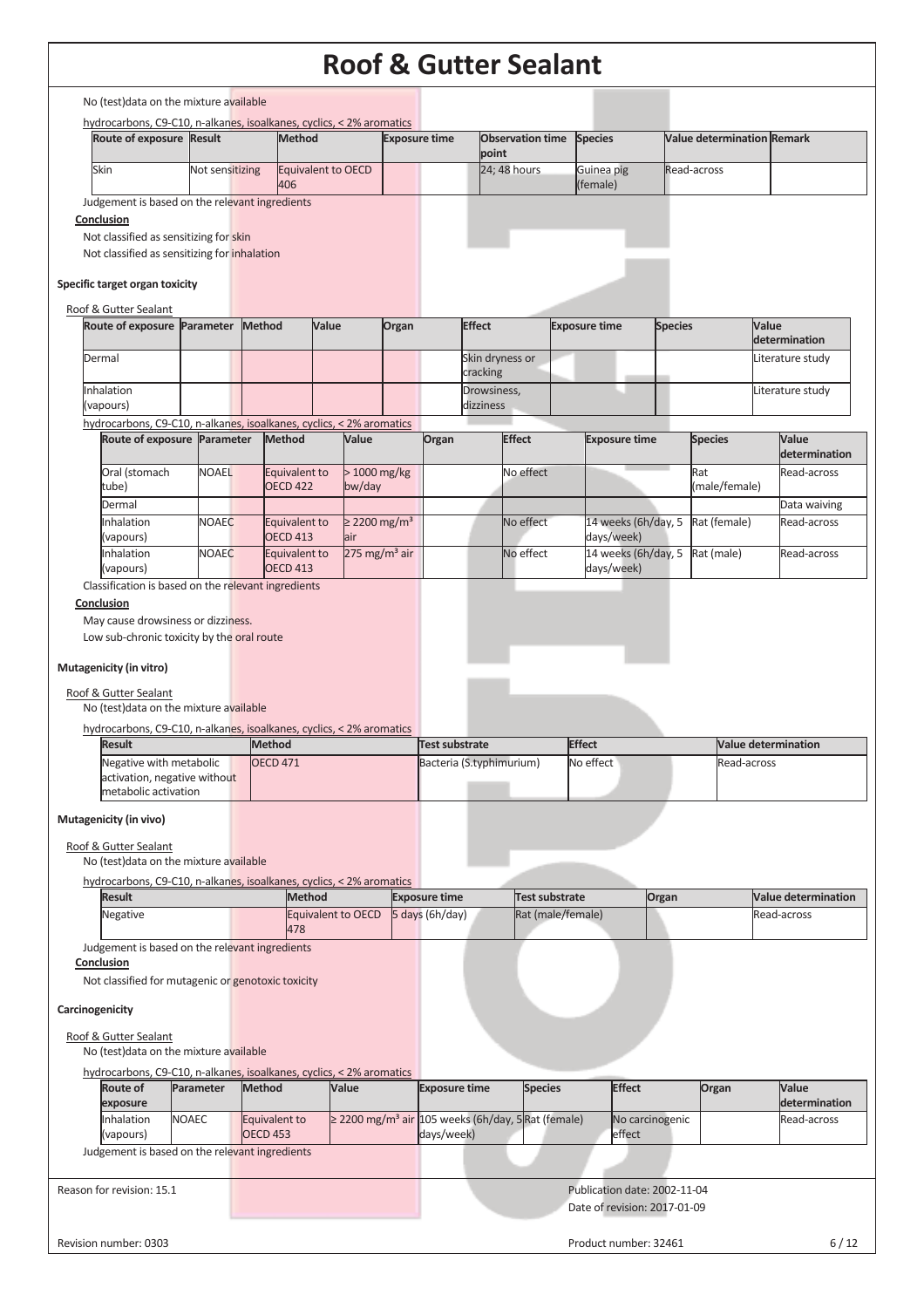#### **Conclusion**

Not classified for carcinogenicity

#### **Reproductive toxicity**

#### Roof & Gutter Sealant

No (test)data on the mixture available

hydrocarbons, C9-C10, n-alkanes, isoalkanes, cyclics, < 2% aromatics

|                        | Parameter    | Method          | Value                      | <b>Exposure time Species</b> |               | <b>Effect</b> | Organ | <b>Value</b>  |
|------------------------|--------------|-----------------|----------------------------|------------------------------|---------------|---------------|-------|---------------|
|                        |              |                 |                            |                              |               |               |       | determination |
| Developmental toxicity | <b>NOAEL</b> | <b>Other</b>    | $> 1575$ mg/m <sup>3</sup> | 10 days                      | Rat           | No effect     |       | Experimental  |
|                        |              |                 | lair                       | (6h/day)                     |               |               |       | value         |
| Maternal toxicity      | <b>NOAEL</b> | Equivalent to   | $>$ 5220 mg/m <sup>3</sup> | 10 davs                      | Rat           | No effect     |       | Read-across   |
|                        |              | <b>OECD 414</b> | lair                       | (6h/day)                     |               |               |       |               |
| Effects on fertility   | <b>NOAEL</b> | Equivalent to   | $>1000$ mg/kg              | 14 weeks                     | Rat           | No effect     |       | Read-across   |
|                        |              | <b>OECD 413</b> | bw/day                     | (6h/day, 5                   | (male/female) |               |       |               |
|                        |              |                 |                            | days/week)                   |               |               |       |               |

Judgement is based on the relevant ingredients

### **Conclusion**

Not classified for reprotoxic or developmental toxicity

### **Toxicity other effects**

#### Roof & Gutter Sealant

No (test)data on the mixture available

hydrocarbons, C9-C10, n-alkanes, isoalkanes, cyclics, < 2% aromatics

| <b>Parameter</b> | <b>Method</b> | Value | Organ | <b>Effect</b>               | <b>Exposure time</b> | <b>Species</b> | <b>Value</b><br>determination |
|------------------|---------------|-------|-------|-----------------------------|----------------------|----------------|-------------------------------|
|                  |               |       |       | Skin dryness or<br>cracking |                      |                | Literature study              |

Classification is based on the relevant ingredients

**Conclusion** 

Repeated exposure may cause skin dryness or cracking.

## SECTION 12: Ecological information

#### **12.1. Toxicity**

Roof & Gutter Sealant

No (test)data on the mixture available hydrocarbons,  $CO_2(40)$ , n-alkanes, iso

|                                                 | Parameter        | <b>Method</b>   | Value                          | <b>Duration</b>     | <b>Species</b>                                   | Test design           | Fresh/salt<br>water | Value determination               |
|-------------------------------------------------|------------------|-----------------|--------------------------------|---------------------|--------------------------------------------------|-----------------------|---------------------|-----------------------------------|
| Acute toxicity fishes                           | <b>LC50</b>      | <b>OECD 203</b> | $10$ mg/l - 30<br>mg/l         | 96 h                | Oncorhynchus<br>mykiss                           | Semi-static<br>system | Fresh water         | Experimental value;<br>GLP        |
| Acute toxicity crustacea                        | EL <sub>50</sub> | <b>OECD 202</b> | $22 \text{ mg}/I - 46$<br>mg/l | 48 h                | Daphnia magna                                    | Static system         | Fresh water         | Experimental value;<br><b>GLP</b> |
| Foxicity algae and other aquatic EC50<br>blants |                  | <b>OECD 201</b> | $>1000$ mg/l                   | 72h                 | PseudokirchnerielStatic system<br>la subcapitata |                       | Fresh water         | Experimental value;<br><b>GLP</b> |
|                                                 | <b>NOEL</b>      | <b>OECD 201</b> | $< 1$ mg/                      | 72 h                | PseudokirchnerielStatic system<br>la subcapitata |                       | Fresh water         | Experimental value;<br><b>GLP</b> |
| Long-term toxicity fish                         | <b>NOEL</b>      |                 | $0.182$ mg/l                   | $28 \text{ day}(s)$ | Oncorhynchus<br>mykiss                           |                       | Fresh water         | QSAR; Nominal<br>concentration    |
| Long-term toxicity aquatic<br>crustacea         | <b>NOELR</b>     |                 | $0.317$ mg/l                   | $21 \text{ day(s)}$ | Daphnia magna                                    |                       | Fresh water         | QSAR; Nominal<br>concentration    |

Judgement of the mixture is based on the relevant ingredients

#### **Conclusion**

Not classified as dangerous for the environment according to the criteria of Regulation (EC) No 1272/2008

#### **12.2. Persistence and degradability**

hydrocarbons, C9-C10, n-alkanes, isoalkanes, cyclics, < 2% aromatics

| <b>Biodegradation water</b>                  |       |                     |                              |                            |      |  |
|----------------------------------------------|-------|---------------------|------------------------------|----------------------------|------|--|
| <b>Method</b>                                | Value | <b>Duration</b>     |                              | <b>Value determination</b> |      |  |
| OECD 301F: Manometric Respirometry Test 89 % |       | $28 \text{ day}(s)$ |                              | <b>Experimental value</b>  |      |  |
|                                              |       |                     |                              |                            |      |  |
| Conclusion                                   |       |                     |                              |                            |      |  |
| Reason for revision: 15.1                    |       |                     | Publication date: 2002-11-04 |                            |      |  |
|                                              |       |                     | Date of revision: 2017-01-09 |                            |      |  |
|                                              |       |                     |                              |                            |      |  |
| Revision number: 0303                        |       |                     | Product number: 32461        |                            | 7/12 |  |
|                                              |       |                     |                              |                            |      |  |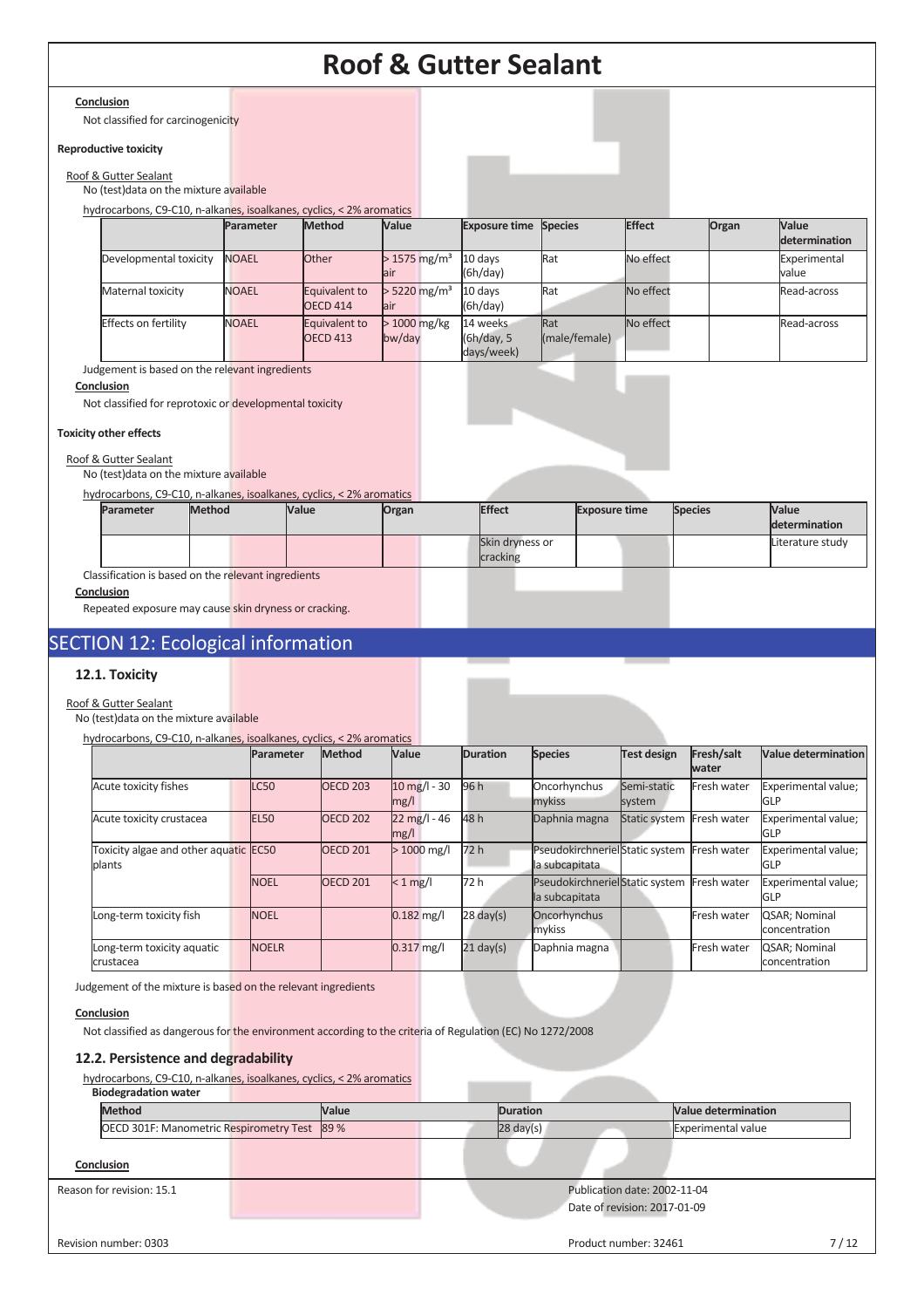Contains readily biodegradable component(s)

#### **12.3. Bioaccumulative potential**

| Roof & Gutter Sealant |               |                                                                      |       |             |                            |
|-----------------------|---------------|----------------------------------------------------------------------|-------|-------------|----------------------------|
| Log Kow               |               |                                                                      |       |             |                            |
|                       | <b>Method</b> | <b>Remark</b>                                                        | Value | Temperature | Value determination        |
|                       |               | Not applicable (mixture)                                             |       |             |                            |
|                       | Log Kow       | hydrocarbons, C9-C10, n-alkanes, isoalkanes, cyclics, < 2% aromatics |       |             |                            |
|                       | <b>Method</b> | <b>Remark</b>                                                        | Value | Temperature | <b>Value determination</b> |
|                       |               | No data available                                                    |       |             |                            |

#### **Conclusion**

No test data of component(s) available

#### **12.4. Mobility in soil**

hydrocarbons, C9-C10, n-alkanes, isoalkanes, cyclics, < 2% aromatics

#### **Percent distribution**

| .                |                     |                       |                             |                      |                       |                            |
|------------------|---------------------|-----------------------|-----------------------------|----------------------|-----------------------|----------------------------|
| <b>Method</b>    | <b>Fraction air</b> | <b>Fraction biota</b> | Fraction<br><b>sediment</b> | <b>Fraction soil</b> | <b>Fraction water</b> | <b>Value determination</b> |
| Mackay level III | 89.8%               | $0\%$                 | 6.2%                        | 1.8%                 | 2.2%                  | Calculated value           |
|                  |                     |                       |                             |                      |                       |                            |

#### **Conclusion**

No straightforward conclusion can be drawn based upon the available numerical values

#### **12.5. Results of PBT and vPvB assessment**

Does not contain component(s) that meet(s) the criteria of PBT and/or vPvB as listed in Annex XIII of Regulation (EC) No 1907/2006.

#### **12.6. Other adverse effects**

#### Roof & Gutter Sealant

#### **Fluorinated greenhouse gases (Regulation (EU) No 517/2014)**

None of the known components is included in the list of fluorinated greenhouse gases (Regulation (EU) No 517/2014)

#### **Ozone-depleting potential (ODP)**

Not classified as dangerous for the ozone layer (Regulation (EC) No 1005/2009)

### **SECTION 13: Disposal considerations**

The information in this section is a general description. If applicable and available, exposure scenarios are attached in annex. Always use the relevant exposure scenarios that correspond to your identified use.

#### **13.1. Waste treatment methods**

#### **13.1.1 Provisions relating to waste**

#### **European Union**

Hazardous waste according to Directive 2008/98/EC.

Waste material code (Directive 2008/98/EC, Decision 2000/0532/EC).

08 04 09\* (wastes from MFSU of adhesives and sealants (including waterproofing products): waste adhesives and sealants containing organic solvents or other hazardous substances). Depending on branch of industry and production process, also other waste codes may be applicable.

#### **13.1.2 Disposal methods**

Incinerate under surveillance with energy recovery. Remove waste in accordance with local and/or national regulations. Hazardous waste shall not be mixed together with other waste. Different types of hazardous waste shall not be mixed together if this may entail a risk of pollution or create problems for the further management of the waste. Hazardous waste shall be managed responsibly. All entities that store, transport or handle hazardous waste shall take the necessary measures to prevent risks of pollution or damage to people or animals. Do not discharge into drains or the environment.

#### **13.1.3 Packaging/Container**

**European Union** 

Waste material code packaging (Directive 2008/98/EC).

15 01 10\* (packaging containing residues of or contaminated by dangerous substances).

## SECTION 14: Transport information

| Road (ADR)<br>14.1. UN number                                     |                                                              |  |
|-------------------------------------------------------------------|--------------------------------------------------------------|--|
| Transport                                                         | Not subject                                                  |  |
| 14.2. UN proper shipping name<br>14.3. Transport hazard class(es) |                                                              |  |
| Hazard identification number                                      |                                                              |  |
| Class<br>Classification code                                      |                                                              |  |
| Reason for revision: 15.1                                         | Publication date: 2002-11-04<br>Date of revision: 2017-01-09 |  |
| Revision number: 0303                                             | Product number: 32461<br>8/12                                |  |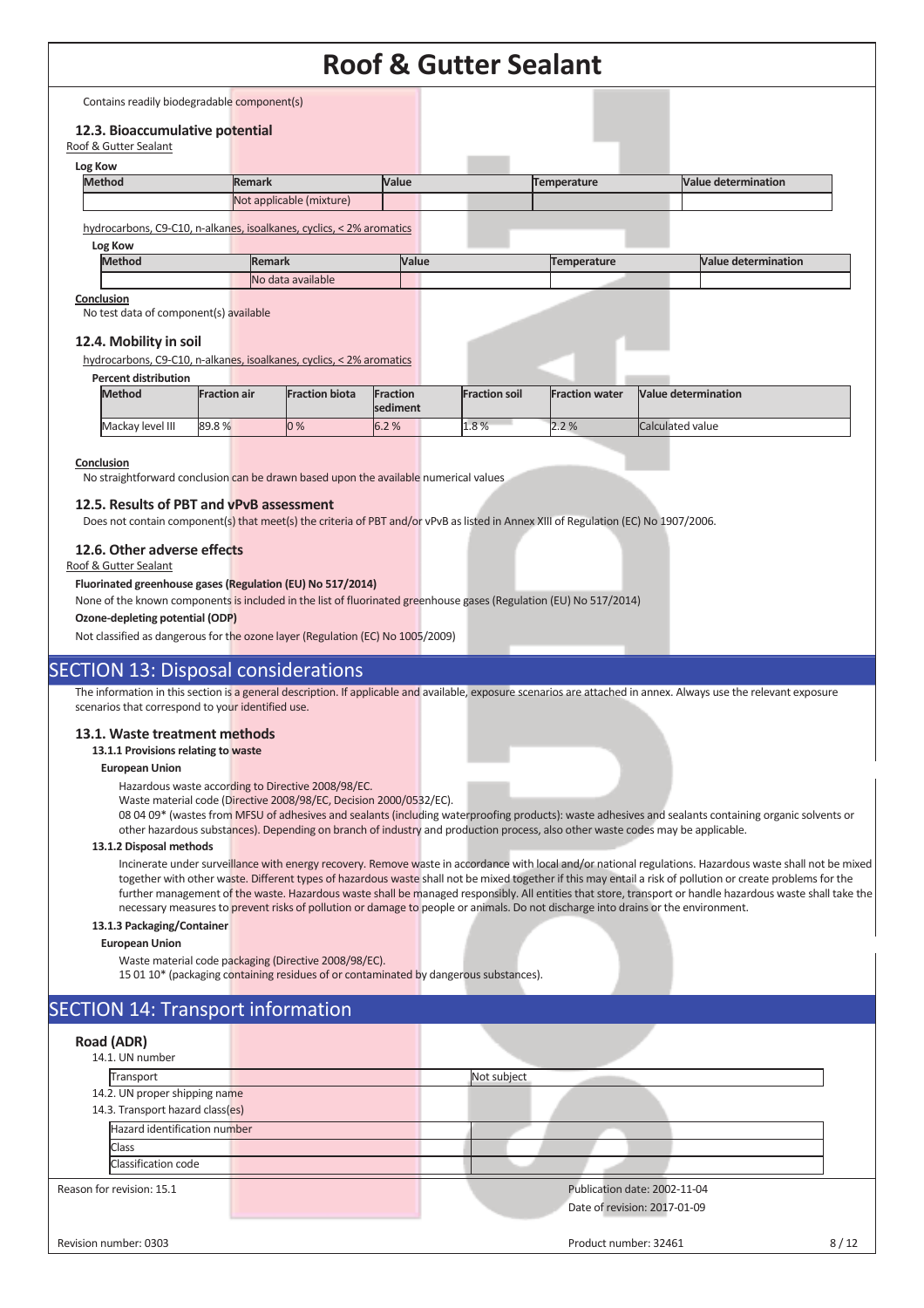|            |                                                  | $\sim$ |      |                                                                                                                                     |      |
|------------|--------------------------------------------------|--------|------|-------------------------------------------------------------------------------------------------------------------------------------|------|
|            | 14.4. Packing group                              |        |      |                                                                                                                                     |      |
|            | Packing group                                    |        |      |                                                                                                                                     |      |
|            | Labels                                           |        |      |                                                                                                                                     |      |
|            | 14.5. Environmental hazards                      |        |      |                                                                                                                                     |      |
|            |                                                  |        |      |                                                                                                                                     |      |
|            | Environmentally hazardous substance mark         |        | no   |                                                                                                                                     |      |
|            | 14.6. Special precautions for user               |        |      |                                                                                                                                     |      |
|            | Special provisions                               |        |      |                                                                                                                                     |      |
|            | Limited quantities                               |        |      |                                                                                                                                     |      |
|            | Specific mention                                 |        |      | Viscous liquid with flash point ≥23°C and ≤60°C, which meets the<br>conditions indicated in 2.2.3.1.5 of ADR, is not subject to ADR |      |
| Rail (RID) |                                                  |        |      |                                                                                                                                     |      |
|            | 14.1. UN number                                  |        |      |                                                                                                                                     |      |
|            | Transport                                        |        |      | Not subject                                                                                                                         |      |
|            |                                                  |        |      |                                                                                                                                     |      |
|            | 14.2. UN proper shipping name                    |        |      |                                                                                                                                     |      |
|            | 14.3. Transport hazard class(es)                 |        |      |                                                                                                                                     |      |
|            | Hazard identification number                     |        |      |                                                                                                                                     |      |
|            | <b>Class</b>                                     |        |      |                                                                                                                                     |      |
|            | Classification code                              |        |      |                                                                                                                                     |      |
|            | 14.4. Packing group                              |        |      |                                                                                                                                     |      |
|            | Packing group                                    |        |      |                                                                                                                                     |      |
|            | Labels                                           |        |      |                                                                                                                                     |      |
|            |                                                  |        |      |                                                                                                                                     |      |
|            | 14.5. Environmental hazards                      |        |      |                                                                                                                                     |      |
|            | Environmentally hazardous substance mark         |        | no   |                                                                                                                                     |      |
|            | 14.6. Special precautions for user               |        |      |                                                                                                                                     |      |
|            | Special provisions                               |        |      |                                                                                                                                     |      |
|            | Limited quantities                               |        |      |                                                                                                                                     |      |
|            | Specific mention                                 |        |      | Viscous liquid with flash point ≥23°C and ≤60°C, which meets the<br>conditions indicated in 2.2.3.1.5 of RID, is not subject to RID |      |
|            |                                                  |        |      |                                                                                                                                     |      |
|            | <b>Inland waterways (ADN)</b><br>14.1. UN number |        |      |                                                                                                                                     |      |
|            | Transport                                        |        |      | Not subject                                                                                                                         |      |
|            | 14.2. UN proper shipping name                    |        |      |                                                                                                                                     |      |
|            | 14.3. Transport hazard class(es)                 |        |      |                                                                                                                                     |      |
|            |                                                  |        |      |                                                                                                                                     |      |
|            | Class                                            |        |      |                                                                                                                                     |      |
|            | Classification code                              |        |      |                                                                                                                                     |      |
|            | 14.4. Packing group                              |        |      |                                                                                                                                     |      |
|            | Packing group                                    |        |      |                                                                                                                                     |      |
|            | Labels                                           |        |      |                                                                                                                                     |      |
|            | 14.5. Environmental hazards                      |        |      |                                                                                                                                     |      |
|            | Environmentally hazardous substance mark         |        |      |                                                                                                                                     |      |
|            |                                                  |        | no   |                                                                                                                                     |      |
|            | 14.6. Special precautions for user               |        |      |                                                                                                                                     |      |
|            | Special provisions                               |        |      |                                                                                                                                     |      |
|            | Limited quantities                               |        |      |                                                                                                                                     |      |
|            | Specific mention                                 |        |      | Viscous liquid with flash point ≥23°C and ≤60°C, which meets the                                                                    |      |
|            |                                                  |        |      | conditions indicated in 2.2.3.1.5 of ADN, is not subject to ADN                                                                     |      |
|            | Sea (IMDG/IMSBC)                                 |        |      |                                                                                                                                     |      |
|            | 14.1. UN number                                  |        |      |                                                                                                                                     |      |
|            | <b>UN</b> number                                 |        | 3295 |                                                                                                                                     |      |
|            | 14.2. UN proper shipping name                    |        |      |                                                                                                                                     |      |
|            | Proper shipping name                             |        |      | Hydrocarbons, liquid, n.o.s. (hydrocarbons, C9-C10, n-alkanes,<br>isoalkanes, cyclics, < 2% aromatics)                              |      |
|            | 14.3. Transport hazard class(es)                 |        |      |                                                                                                                                     |      |
|            | Class                                            |        | 3    |                                                                                                                                     |      |
|            | 14.4. Packing group                              |        |      |                                                                                                                                     |      |
|            |                                                  |        |      |                                                                                                                                     |      |
|            | Packing group                                    |        | Ш    |                                                                                                                                     |      |
|            | Labels                                           |        | 3    |                                                                                                                                     |      |
|            | 14.5. Environmental hazards                      |        |      |                                                                                                                                     |      |
|            | Marine pollutant                                 |        |      |                                                                                                                                     |      |
|            | Environmentally hazardous substance mark         |        | no   |                                                                                                                                     |      |
|            | 14.6. Special precautions for user               |        |      |                                                                                                                                     |      |
|            |                                                  |        |      |                                                                                                                                     |      |
|            |                                                  |        |      |                                                                                                                                     |      |
|            | Reason for revision: 15.1                        |        |      | Publication date: 2002-11-04                                                                                                        |      |
|            |                                                  |        |      | Date of revision: 2017-01-09                                                                                                        |      |
|            |                                                  |        |      |                                                                                                                                     |      |
|            | Revision number: 0303                            |        |      | Product number: 32461                                                                                                               | 9/12 |
|            |                                                  |        |      |                                                                                                                                     |      |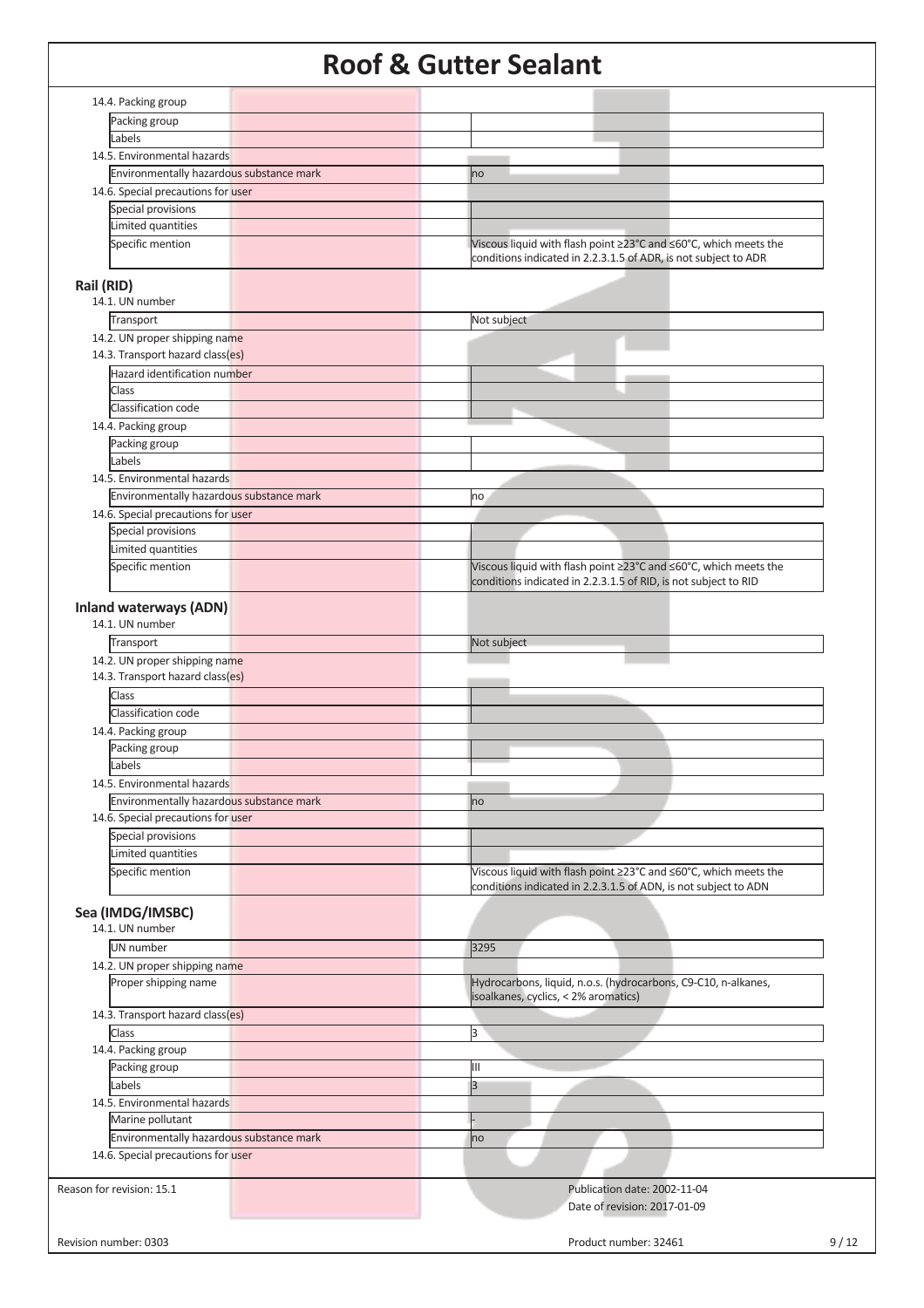| Special provisions                        |                                                                          | 223                                                                                                                                                                   |
|-------------------------------------------|--------------------------------------------------------------------------|-----------------------------------------------------------------------------------------------------------------------------------------------------------------------|
| Limited quantities                        |                                                                          | Combination packagings: not more than 5 liters per inner packaging for<br>liquids. A package shall not weigh more than 30 kg. (gross mass)                            |
| Specific mention                          |                                                                          | Viscous liquid with flash point ≥23°C and ≤60°C, which meets the<br>conditions indicated in 2.3.2.5 of IMDG, is not subject to IMDG Code<br>chapters 4.1, 5.2 and 6.1 |
|                                           | 14.7. Transport in bulk according to Annex II of Marpol and the IBC Code |                                                                                                                                                                       |
| Annex II of MARPOL 73/78                  |                                                                          | Not applicable, based on available data                                                                                                                               |
| Air (ICAO-TI/IATA-DGR)<br>14.1. UN number |                                                                          |                                                                                                                                                                       |
| UN number                                 |                                                                          | 3295                                                                                                                                                                  |
| 14.2. UN proper shipping name             |                                                                          |                                                                                                                                                                       |
| Proper shipping name                      |                                                                          | Hydrocarbons, liquid, n.o.s. (hydrocarbons, C9-C10, n-alkanes,<br>isoalkanes, cyclics, < 2% aromatics)                                                                |
| 14.3. Transport hazard class(es)          |                                                                          |                                                                                                                                                                       |
| Class                                     |                                                                          | l3                                                                                                                                                                    |
| 14.4. Packing group                       |                                                                          |                                                                                                                                                                       |
| Packing group                             |                                                                          | $\mathbf{III}$                                                                                                                                                        |
| Labels                                    |                                                                          | l3                                                                                                                                                                    |
| 14.5. Environmental hazards               |                                                                          |                                                                                                                                                                       |
| Environmentally hazardous substance mark  |                                                                          | no                                                                                                                                                                    |
| 14.6. Special precautions for user        |                                                                          |                                                                                                                                                                       |
| Special provisions                        |                                                                          | A3                                                                                                                                                                    |
| Special provisions                        |                                                                          | A324                                                                                                                                                                  |
|                                           | limited quantities: maximum net quantity per packaging                   | 10L                                                                                                                                                                   |
|                                           |                                                                          |                                                                                                                                                                       |

## SECTION 15: Regulatory information

**15.1. Safety, health and environmental regulations/legislation specific for the substance or mixture**

#### **European legislation:**

| VOC content Directive 2010/75/EU                       |                  |             |               |                                                                    |
|--------------------------------------------------------|------------------|-------------|---------------|--------------------------------------------------------------------|
| <b>VOC content</b>                                     |                  |             | <b>Remark</b> |                                                                    |
| 20%                                                    |                  |             |               |                                                                    |
| $201$ g/l                                              |                  |             |               |                                                                    |
| European drinking water standards (Directive 98/83/EC) |                  |             |               |                                                                    |
| (benzene, conc<0.1%)                                   |                  |             |               |                                                                    |
| <b>Parameter</b>                                       | Parametric value | <b>Note</b> |               | Reference                                                          |
| Benzene                                                | $1 \mu g/l$      |             |               | Listed in Annex I, Part B, of Directive 98/83/EC on the quality of |

REACH Annex XVII - Restriction

Contains component(s) subject to restrictions of Annex XVII of Regulation (EC) No 1907/2006: restrictions on the manufacture, placing on the market and use of certain dangerous substances, mixtures and articles.

water intended for human consumption.

|                                     | Designation of the substance, of the group of     | Conditions of restriction                                                                                                                                                         |       |
|-------------------------------------|---------------------------------------------------|-----------------------------------------------------------------------------------------------------------------------------------------------------------------------------------|-------|
|                                     | substances or of the mixture                      |                                                                                                                                                                                   |       |
| hydrocarbons, C9-C10, n-alkanes,    | Liquid substances or mixtures which are           | 1. Shall not be used in:                                                                                                                                                          |       |
| isoalkanes, cyclics, < 2% aromatics | regarded as dangerous in accordance with          | - ornamental articles intended to produce light or colour effects by means of different                                                                                           |       |
|                                     |                                                   | Directive 1999/45/EC or are fulfilling the criteria phases, for example in ornamental lamps and ashtrays,                                                                         |       |
|                                     | for any of the following hazard classes or        | - tricks and jokes,                                                                                                                                                               |       |
|                                     | categories set out in Annex I to Regulation (EC)  | games for one or more participants, or any article intended to be used as such, even with                                                                                         |       |
|                                     | No 1272/2008:                                     | ornamental aspects, 2. Articles not complying with paragraph 1 shall not be placed on the                                                                                         |       |
|                                     | (a) hazard classes 2.1 to 2.4, 2.6 and 2.7, 2.8   | market.3. Shall not be placed on the market if they contain a colouring agent, unless required                                                                                    |       |
|                                     | types A and B, 2.9, 2.10, 2.12, 2.13 categories 1 | for fiscal reasons, or perfume, or both, if they:                                                                                                                                 |       |
|                                     | and 2, 2.14 categories 1 and 2, 2.15 types A to   | - can be used as fuel in decorative oil lamps for supply to the general public, and,                                                                                              |       |
|                                     |                                                   | present an aspiration hazard and are labelled with R65 or H304,4. Decorative oil lamps for                                                                                        |       |
|                                     | on sexual function and fertility or on            | (b) hazard classes 3.1 to 3.6, 3.7 adverse effects supply to the general public shall not be placed on the market unless they conform to the                                      |       |
|                                     | development, 3.8 effects other than narcotic      | European Standard on Decorative oil lamps (EN 14059) adopted by the European Committee<br>for Standardisation (CEN).5. Without prejudice to the implementation of other Community |       |
|                                     | effects, 3.9 and 3.10;                            | provisions relating to the classification, packaging and labelling of dangerous substances and                                                                                    |       |
|                                     | (c) hazard class 4.1;                             | mixtures, suppliers shall ensure, before the placing on the market, that the following                                                                                            |       |
|                                     | (d) hazard class 5.1.                             | requirements are met:                                                                                                                                                             |       |
|                                     |                                                   | a) lamp oils, labelled with R65 or H304, intended for supply to the general public are visibly,                                                                                   |       |
|                                     |                                                   | legibly and indelibly marked as follows: "Keep lamps filled with this liquid out of the reach of                                                                                  |       |
|                                     |                                                   | children"; and, by 1 December 2010, "Just a sip of lamp oil $-$ or even sucking the wick of                                                                                       |       |
|                                     |                                                   | lamps - may lead to life-threatening lung damage";                                                                                                                                |       |
|                                     |                                                   | b) grill lighter fluids, labelled with R65 or H304, intended for supply to the general public are                                                                                 |       |
|                                     |                                                   | legibly and indelibly marked by 1 December 2010 as follows: "Just a sip of grill lighter may                                                                                      |       |
|                                     |                                                   | lead to life threatening lung damage";                                                                                                                                            |       |
|                                     |                                                   | c) lamp oils and grill lighters, labelled with R65 or H304, intended for supply to the general                                                                                    |       |
| Reason for revision: 15.1           |                                                   | Publication date: 2002-11-04                                                                                                                                                      |       |
|                                     |                                                   | Date of revision: 2017-01-09                                                                                                                                                      |       |
|                                     |                                                   |                                                                                                                                                                                   |       |
| Revision number: 0303               |                                                   | Product number: 32461                                                                                                                                                             | 10/12 |
|                                     |                                                   |                                                                                                                                                                                   |       |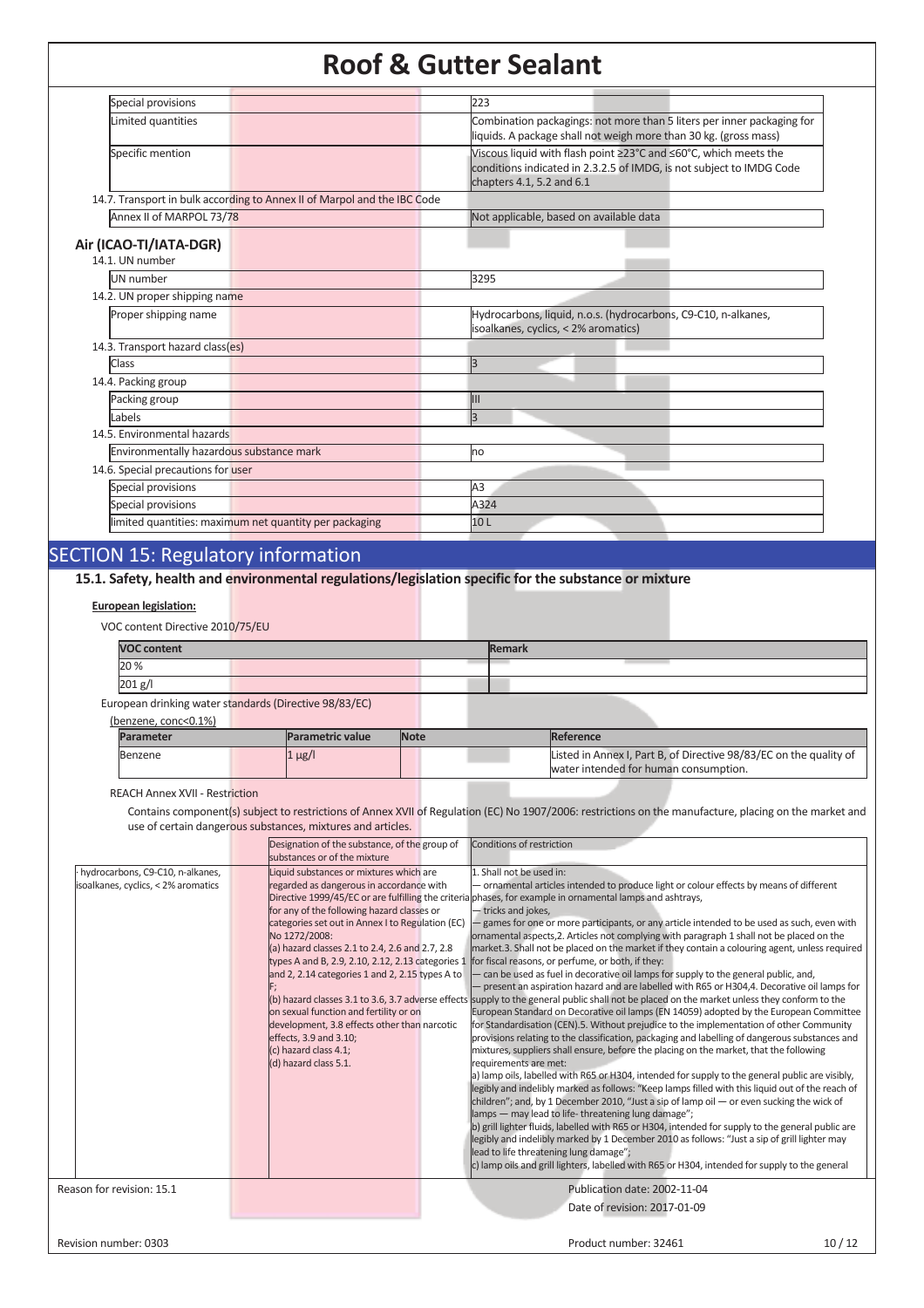|                                                                         |                                                                                                                                                                                                                                                                                                                                                                                                               | <b>Roof &amp; Gutter Sealant</b>                                                                                                                                                                                                                                                                                                                                                                                                                                                                                                                                                                                                                                                                                                                                                                                                                                                                                                                                                                                                                                                                                                                                                                                                                                                                                                                                                                                                                                                                                                                                                                                                                                                                                                                                                                                                                                                                                                                                                                                           |  |
|-------------------------------------------------------------------------|---------------------------------------------------------------------------------------------------------------------------------------------------------------------------------------------------------------------------------------------------------------------------------------------------------------------------------------------------------------------------------------------------------------|----------------------------------------------------------------------------------------------------------------------------------------------------------------------------------------------------------------------------------------------------------------------------------------------------------------------------------------------------------------------------------------------------------------------------------------------------------------------------------------------------------------------------------------------------------------------------------------------------------------------------------------------------------------------------------------------------------------------------------------------------------------------------------------------------------------------------------------------------------------------------------------------------------------------------------------------------------------------------------------------------------------------------------------------------------------------------------------------------------------------------------------------------------------------------------------------------------------------------------------------------------------------------------------------------------------------------------------------------------------------------------------------------------------------------------------------------------------------------------------------------------------------------------------------------------------------------------------------------------------------------------------------------------------------------------------------------------------------------------------------------------------------------------------------------------------------------------------------------------------------------------------------------------------------------------------------------------------------------------------------------------------------------|--|
| hydrocarbons, C9-C10, n-alkanes,<br>isoalkanes, cyclics, < 2% aromatics | Substances classified as flammable gases<br>category 1 or 2, flammable liquids categories 1,<br>2 or 3, flammable solids category 1 or 2,<br>substances and mixtures which, in contact with<br>water, emit flammable gases, category 1, 2 or<br>3, pyrophoric liquids category 1 or pyrophoric<br>solids category 1, regardless of whether they<br>appear in Part 3 of Annex VI to that Regulation<br>or not. | public are packaged in black opaque containers not exceeding 1 litre by 1 December 2010.6.<br>No later than 1 June 2014, the Commission shall request the European Chemicals Agency to<br>prepare a dossier, in accordance with Article 69 of the present Regulation with a view to ban,<br>if appropriate, grill lighter fluids and fuel for decorative lamps, labelled R65 or H304, intended<br>for supply to the general public.7. Natural or legal persons placing on the market for the first<br>time lamp oils and grill lighter fluids, labelled with R65 or H304, shall by 1 December 2011,<br>and annually thereafter, provide data on alternatives to lamp oils and grill lighter fluids<br>labelled R65 or H304 to the competent authority in the Member State concerned. Member<br>States shall make those data available to the Commission.'<br>1. Shall not be used, as substance or as mixtures in aerosol dispensers where these aerosol<br>dispensers are intended for supply to the general public for entertainment and decorative<br>purposes such as the following:<br>- metallic glitter intended mainly for decoration,<br>- artificial snow and frost,<br>- "whoopee" cushions,<br>- silly string aerosols,<br>- imitation excrement,<br>- horns for parties,<br>decorative flakes and foams,<br>- artificial cobwebs,<br>- stink bombs.2. Without prejudice to the application of other Community provisions on the<br>classification, packaging and labelling of substances, suppliers shall ensure before the placing<br>on the market that the packaging of aerosol dispensers referred to above is marked visibly,<br>legibly and indelibly with:<br>"For professional users only".3. By way of derogation, paragraphs 1 and 2 shall not apply to<br>the aerosol dispensers referred to Article 8 (1a) of Council Directive 75/324/EEC.4. The<br>aerosol dispensers referred to in paragraphs 1 and 2 shall not be placed on the market unless<br>they conform to the requirements indicated. |  |
| <b>National legislation Belgium</b>                                     |                                                                                                                                                                                                                                                                                                                                                                                                               |                                                                                                                                                                                                                                                                                                                                                                                                                                                                                                                                                                                                                                                                                                                                                                                                                                                                                                                                                                                                                                                                                                                                                                                                                                                                                                                                                                                                                                                                                                                                                                                                                                                                                                                                                                                                                                                                                                                                                                                                                            |  |
| Roof & Gutter Sealant                                                   |                                                                                                                                                                                                                                                                                                                                                                                                               |                                                                                                                                                                                                                                                                                                                                                                                                                                                                                                                                                                                                                                                                                                                                                                                                                                                                                                                                                                                                                                                                                                                                                                                                                                                                                                                                                                                                                                                                                                                                                                                                                                                                                                                                                                                                                                                                                                                                                                                                                            |  |
| No data available                                                       |                                                                                                                                                                                                                                                                                                                                                                                                               |                                                                                                                                                                                                                                                                                                                                                                                                                                                                                                                                                                                                                                                                                                                                                                                                                                                                                                                                                                                                                                                                                                                                                                                                                                                                                                                                                                                                                                                                                                                                                                                                                                                                                                                                                                                                                                                                                                                                                                                                                            |  |
| <b>National legislation The Netherlands</b>                             |                                                                                                                                                                                                                                                                                                                                                                                                               |                                                                                                                                                                                                                                                                                                                                                                                                                                                                                                                                                                                                                                                                                                                                                                                                                                                                                                                                                                                                                                                                                                                                                                                                                                                                                                                                                                                                                                                                                                                                                                                                                                                                                                                                                                                                                                                                                                                                                                                                                            |  |
| Roof & Gutter Sealant                                                   |                                                                                                                                                                                                                                                                                                                                                                                                               |                                                                                                                                                                                                                                                                                                                                                                                                                                                                                                                                                                                                                                                                                                                                                                                                                                                                                                                                                                                                                                                                                                                                                                                                                                                                                                                                                                                                                                                                                                                                                                                                                                                                                                                                                                                                                                                                                                                                                                                                                            |  |
| Waste identification (the<br>Netherlands)                               | LWCA (the Netherlands): KGA category 03                                                                                                                                                                                                                                                                                                                                                                       |                                                                                                                                                                                                                                                                                                                                                                                                                                                                                                                                                                                                                                                                                                                                                                                                                                                                                                                                                                                                                                                                                                                                                                                                                                                                                                                                                                                                                                                                                                                                                                                                                                                                                                                                                                                                                                                                                                                                                                                                                            |  |
| <b>National legislation France</b>                                      |                                                                                                                                                                                                                                                                                                                                                                                                               |                                                                                                                                                                                                                                                                                                                                                                                                                                                                                                                                                                                                                                                                                                                                                                                                                                                                                                                                                                                                                                                                                                                                                                                                                                                                                                                                                                                                                                                                                                                                                                                                                                                                                                                                                                                                                                                                                                                                                                                                                            |  |
| Roof & Gutter Sealant                                                   |                                                                                                                                                                                                                                                                                                                                                                                                               |                                                                                                                                                                                                                                                                                                                                                                                                                                                                                                                                                                                                                                                                                                                                                                                                                                                                                                                                                                                                                                                                                                                                                                                                                                                                                                                                                                                                                                                                                                                                                                                                                                                                                                                                                                                                                                                                                                                                                                                                                            |  |
| No data available                                                       |                                                                                                                                                                                                                                                                                                                                                                                                               |                                                                                                                                                                                                                                                                                                                                                                                                                                                                                                                                                                                                                                                                                                                                                                                                                                                                                                                                                                                                                                                                                                                                                                                                                                                                                                                                                                                                                                                                                                                                                                                                                                                                                                                                                                                                                                                                                                                                                                                                                            |  |
| <b>National legislation Germany</b>                                     |                                                                                                                                                                                                                                                                                                                                                                                                               |                                                                                                                                                                                                                                                                                                                                                                                                                                                                                                                                                                                                                                                                                                                                                                                                                                                                                                                                                                                                                                                                                                                                                                                                                                                                                                                                                                                                                                                                                                                                                                                                                                                                                                                                                                                                                                                                                                                                                                                                                            |  |
| Roof & Gutter Sealant                                                   |                                                                                                                                                                                                                                                                                                                                                                                                               |                                                                                                                                                                                                                                                                                                                                                                                                                                                                                                                                                                                                                                                                                                                                                                                                                                                                                                                                                                                                                                                                                                                                                                                                                                                                                                                                                                                                                                                                                                                                                                                                                                                                                                                                                                                                                                                                                                                                                                                                                            |  |
| <b>WGK</b>                                                              | Stoffe (VwVwS) of 27 July 2005 (Anhang 4)                                                                                                                                                                                                                                                                                                                                                                     | 2; Classification water polluting based on the components in compliance with Verwaltungsvorschrift wassergefährdender                                                                                                                                                                                                                                                                                                                                                                                                                                                                                                                                                                                                                                                                                                                                                                                                                                                                                                                                                                                                                                                                                                                                                                                                                                                                                                                                                                                                                                                                                                                                                                                                                                                                                                                                                                                                                                                                                                      |  |
|                                                                         | hydrocarbons, C9-C10, n-alkanes, isoalkanes, cyclics, < 2% aromatics                                                                                                                                                                                                                                                                                                                                          |                                                                                                                                                                                                                                                                                                                                                                                                                                                                                                                                                                                                                                                                                                                                                                                                                                                                                                                                                                                                                                                                                                                                                                                                                                                                                                                                                                                                                                                                                                                                                                                                                                                                                                                                                                                                                                                                                                                                                                                                                            |  |
| TA-Luft                                                                 | 5.2.5                                                                                                                                                                                                                                                                                                                                                                                                         |                                                                                                                                                                                                                                                                                                                                                                                                                                                                                                                                                                                                                                                                                                                                                                                                                                                                                                                                                                                                                                                                                                                                                                                                                                                                                                                                                                                                                                                                                                                                                                                                                                                                                                                                                                                                                                                                                                                                                                                                                            |  |
| <b>National legislation United Kingdom</b>                              |                                                                                                                                                                                                                                                                                                                                                                                                               |                                                                                                                                                                                                                                                                                                                                                                                                                                                                                                                                                                                                                                                                                                                                                                                                                                                                                                                                                                                                                                                                                                                                                                                                                                                                                                                                                                                                                                                                                                                                                                                                                                                                                                                                                                                                                                                                                                                                                                                                                            |  |
| Roof & Gutter Sealant<br>No data available                              |                                                                                                                                                                                                                                                                                                                                                                                                               |                                                                                                                                                                                                                                                                                                                                                                                                                                                                                                                                                                                                                                                                                                                                                                                                                                                                                                                                                                                                                                                                                                                                                                                                                                                                                                                                                                                                                                                                                                                                                                                                                                                                                                                                                                                                                                                                                                                                                                                                                            |  |
| Other relevant data                                                     |                                                                                                                                                                                                                                                                                                                                                                                                               |                                                                                                                                                                                                                                                                                                                                                                                                                                                                                                                                                                                                                                                                                                                                                                                                                                                                                                                                                                                                                                                                                                                                                                                                                                                                                                                                                                                                                                                                                                                                                                                                                                                                                                                                                                                                                                                                                                                                                                                                                            |  |
| Roof & Gutter Sealant                                                   |                                                                                                                                                                                                                                                                                                                                                                                                               |                                                                                                                                                                                                                                                                                                                                                                                                                                                                                                                                                                                                                                                                                                                                                                                                                                                                                                                                                                                                                                                                                                                                                                                                                                                                                                                                                                                                                                                                                                                                                                                                                                                                                                                                                                                                                                                                                                                                                                                                                            |  |
| No data available                                                       |                                                                                                                                                                                                                                                                                                                                                                                                               |                                                                                                                                                                                                                                                                                                                                                                                                                                                                                                                                                                                                                                                                                                                                                                                                                                                                                                                                                                                                                                                                                                                                                                                                                                                                                                                                                                                                                                                                                                                                                                                                                                                                                                                                                                                                                                                                                                                                                                                                                            |  |
| 15.2. Chemical safety assessment                                        |                                                                                                                                                                                                                                                                                                                                                                                                               |                                                                                                                                                                                                                                                                                                                                                                                                                                                                                                                                                                                                                                                                                                                                                                                                                                                                                                                                                                                                                                                                                                                                                                                                                                                                                                                                                                                                                                                                                                                                                                                                                                                                                                                                                                                                                                                                                                                                                                                                                            |  |
|                                                                         | No chemical safety assessment has been conducted.                                                                                                                                                                                                                                                                                                                                                             |                                                                                                                                                                                                                                                                                                                                                                                                                                                                                                                                                                                                                                                                                                                                                                                                                                                                                                                                                                                                                                                                                                                                                                                                                                                                                                                                                                                                                                                                                                                                                                                                                                                                                                                                                                                                                                                                                                                                                                                                                            |  |
|                                                                         |                                                                                                                                                                                                                                                                                                                                                                                                               |                                                                                                                                                                                                                                                                                                                                                                                                                                                                                                                                                                                                                                                                                                                                                                                                                                                                                                                                                                                                                                                                                                                                                                                                                                                                                                                                                                                                                                                                                                                                                                                                                                                                                                                                                                                                                                                                                                                                                                                                                            |  |
| <b>SECTION 16: Other information</b>                                    |                                                                                                                                                                                                                                                                                                                                                                                                               |                                                                                                                                                                                                                                                                                                                                                                                                                                                                                                                                                                                                                                                                                                                                                                                                                                                                                                                                                                                                                                                                                                                                                                                                                                                                                                                                                                                                                                                                                                                                                                                                                                                                                                                                                                                                                                                                                                                                                                                                                            |  |
|                                                                         | Full text of any H-statements referred to under headings 2 and 3:                                                                                                                                                                                                                                                                                                                                             |                                                                                                                                                                                                                                                                                                                                                                                                                                                                                                                                                                                                                                                                                                                                                                                                                                                                                                                                                                                                                                                                                                                                                                                                                                                                                                                                                                                                                                                                                                                                                                                                                                                                                                                                                                                                                                                                                                                                                                                                                            |  |
| H226 Flammable liquid and vapour.                                       | H304 May be fatal if swallowed and enters airways.                                                                                                                                                                                                                                                                                                                                                            |                                                                                                                                                                                                                                                                                                                                                                                                                                                                                                                                                                                                                                                                                                                                                                                                                                                                                                                                                                                                                                                                                                                                                                                                                                                                                                                                                                                                                                                                                                                                                                                                                                                                                                                                                                                                                                                                                                                                                                                                                            |  |
| H336 May cause drowsiness or dizziness.                                 |                                                                                                                                                                                                                                                                                                                                                                                                               |                                                                                                                                                                                                                                                                                                                                                                                                                                                                                                                                                                                                                                                                                                                                                                                                                                                                                                                                                                                                                                                                                                                                                                                                                                                                                                                                                                                                                                                                                                                                                                                                                                                                                                                                                                                                                                                                                                                                                                                                                            |  |
|                                                                         | H412 Harmful to aquatic life with long lasting effects.                                                                                                                                                                                                                                                                                                                                                       |                                                                                                                                                                                                                                                                                                                                                                                                                                                                                                                                                                                                                                                                                                                                                                                                                                                                                                                                                                                                                                                                                                                                                                                                                                                                                                                                                                                                                                                                                                                                                                                                                                                                                                                                                                                                                                                                                                                                                                                                                            |  |
| $(*)$                                                                   | <b>INTERNAL CLASSIFICATION BY BIG</b>                                                                                                                                                                                                                                                                                                                                                                         |                                                                                                                                                                                                                                                                                                                                                                                                                                                                                                                                                                                                                                                                                                                                                                                                                                                                                                                                                                                                                                                                                                                                                                                                                                                                                                                                                                                                                                                                                                                                                                                                                                                                                                                                                                                                                                                                                                                                                                                                                            |  |
| CLP (EU-GHS)                                                            | Classification, labelling and packaging (Globally Harmonised System in Europe)                                                                                                                                                                                                                                                                                                                                |                                                                                                                                                                                                                                                                                                                                                                                                                                                                                                                                                                                                                                                                                                                                                                                                                                                                                                                                                                                                                                                                                                                                                                                                                                                                                                                                                                                                                                                                                                                                                                                                                                                                                                                                                                                                                                                                                                                                                                                                                            |  |
| <b>DMEL</b>                                                             | <b>Derived Minimal Effect Level</b>                                                                                                                                                                                                                                                                                                                                                                           |                                                                                                                                                                                                                                                                                                                                                                                                                                                                                                                                                                                                                                                                                                                                                                                                                                                                                                                                                                                                                                                                                                                                                                                                                                                                                                                                                                                                                                                                                                                                                                                                                                                                                                                                                                                                                                                                                                                                                                                                                            |  |
| <b>DNEL</b>                                                             | Derived No Effect Level                                                                                                                                                                                                                                                                                                                                                                                       |                                                                                                                                                                                                                                                                                                                                                                                                                                                                                                                                                                                                                                                                                                                                                                                                                                                                                                                                                                                                                                                                                                                                                                                                                                                                                                                                                                                                                                                                                                                                                                                                                                                                                                                                                                                                                                                                                                                                                                                                                            |  |
| <b>EC50</b>                                                             | <b>Effect Concentration 50 %</b>                                                                                                                                                                                                                                                                                                                                                                              |                                                                                                                                                                                                                                                                                                                                                                                                                                                                                                                                                                                                                                                                                                                                                                                                                                                                                                                                                                                                                                                                                                                                                                                                                                                                                                                                                                                                                                                                                                                                                                                                                                                                                                                                                                                                                                                                                                                                                                                                                            |  |
| ErC50                                                                   | EC50 in terms of reduction of growth rate                                                                                                                                                                                                                                                                                                                                                                     |                                                                                                                                                                                                                                                                                                                                                                                                                                                                                                                                                                                                                                                                                                                                                                                                                                                                                                                                                                                                                                                                                                                                                                                                                                                                                                                                                                                                                                                                                                                                                                                                                                                                                                                                                                                                                                                                                                                                                                                                                            |  |
| Reason for revision: 15.1                                               |                                                                                                                                                                                                                                                                                                                                                                                                               | Publication date: 2002-11-04                                                                                                                                                                                                                                                                                                                                                                                                                                                                                                                                                                                                                                                                                                                                                                                                                                                                                                                                                                                                                                                                                                                                                                                                                                                                                                                                                                                                                                                                                                                                                                                                                                                                                                                                                                                                                                                                                                                                                                                               |  |
|                                                                         |                                                                                                                                                                                                                                                                                                                                                                                                               | Date of revision: 2017-01-09                                                                                                                                                                                                                                                                                                                                                                                                                                                                                                                                                                                                                                                                                                                                                                                                                                                                                                                                                                                                                                                                                                                                                                                                                                                                                                                                                                                                                                                                                                                                                                                                                                                                                                                                                                                                                                                                                                                                                                                               |  |
| Revision number: 0303                                                   |                                                                                                                                                                                                                                                                                                                                                                                                               | Product number: 32461<br>11/12                                                                                                                                                                                                                                                                                                                                                                                                                                                                                                                                                                                                                                                                                                                                                                                                                                                                                                                                                                                                                                                                                                                                                                                                                                                                                                                                                                                                                                                                                                                                                                                                                                                                                                                                                                                                                                                                                                                                                                                             |  |